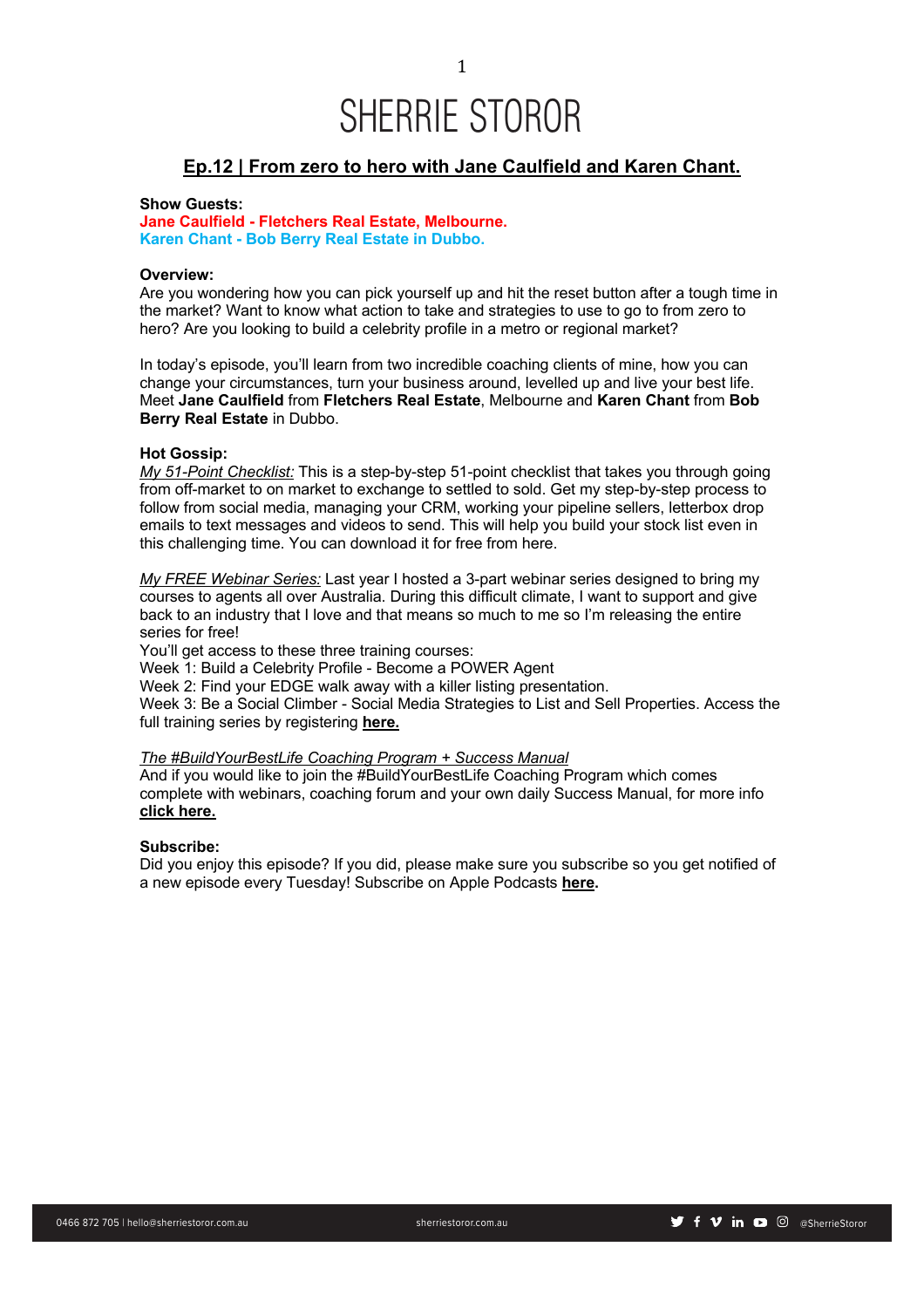### **Sherrie:**

Hello, and welcome to episode twelve (12) of the Build Your Best Life podcast series. Now, I'd love to introduce you to today's speakers. And I have two powerhouse agents, two powerhouse women that I would love to introduce you to.

Firstly, we have **Jane Caulfield**, now Jane is a lead agent for **Fletchers** in Canterbury in Melbourne. She is one of my one on one coaching clients. And last year she finished up her time at **Noel Jones**, where she was awarded three massive awards, one of which was the most outstanding salesperson. She lives in Redwood North with her husband, in fact, she's a newlywed with Jimmy and her three children who are now in their early twenties

We also have **Karen Chant**, now Karen is a lead salesperson with **Bob Berry** real estate in Dubbo. She's a licensed real estate agent, but on top of that, she also is a stock and station agent. She's one of my coaching clients and she has achieved the highest number of sales, highest, total sales volumes, and the most amount of recommendations in Dubbo. She has three children and she lives with her husband in Dubbo, please welcome to our show, Jane Caulfield and Karen Chant.

### **Sherrie:**

Ladies, welcome to the build your best life video podcast. I'm so incredibly excited to have you here.

### **Karen:**

Thanks so much for having us. Wow. We're really excited to be here.

#### **Jane:**

Absolutely thrilled to be here. Thank you.

## **Sherrie:**

Now I think why I'm so incredibly pumped is not just for the reason that you guys are, you know, my one on one coaching clients and as part of your journey, I guess we've gotten so close and I love both of you also very much.

In fact, we were just talking about that before the show started, but I think both of your stories are incredibly important and very, relevant. And I think that there's so much in it that every agent can really relate to. So today we're going to talk a little bit about your careers and the paths of what has actually taken you and gotten you to where you are today. And then really, a little later in the show, we're going to be talking about implementing skillset and systems and structures.

So Jane, I want to sort of talk about how we originally met and I'm not sure, well, I'm sure you remember originally, we sort of met a couple of years ago now and I gave a keynote presentation in Melbourne, for **Noel Jones** talking with all of the agents. And at that particular time, I remember after the session you came up and introduced yourself, which was magical. Thank you. And then you called me when I was at the airport. And I remember it so vividly, I was sitting in Qantas Club and getting ready to board my flight to Brisbane, but we were just caught up in kind of this, this chat and this conversation. Do you remember this?

#### **Jane:**

I remember it.

### **Sherrie:**

And I remember when we were sort of chatting, I was thinking, look, you sound like such a remarkable, amazing woman, but I don't know that I'm the coach for you. And part of that really led me to the fact that you were saying, look you currently don't have any listings. And I'm thinking, well, look, you know, perhaps one of my other programs might be better than the one on one, but then you kind of started telling me your story and how you just had some time off, but how you were totally determined to get back up there and to make it make it happen.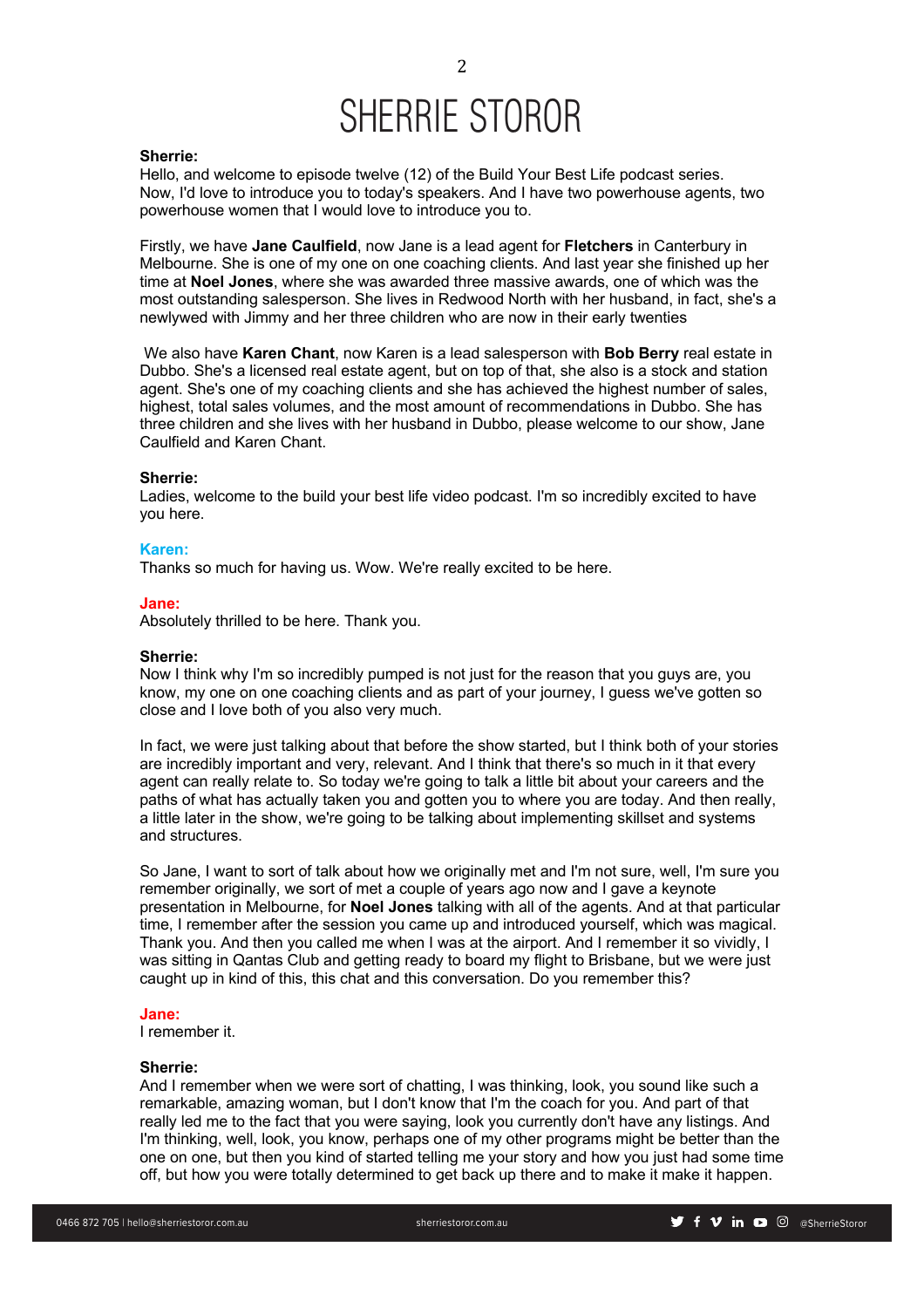So, you totally won me over and we began working together. So, let's talk a little bit about this journey and how you got to that point of basically starting back from scratch again.

### **Jane:**

Okay. I think I've been doing sales for a couple of years and when I first started, I really hit the ground running. I was just going for it, prospecting, working really, really, really hard. And because I was working a territory, I got traction very quickly. And then unfortunately in life stuff happens and that stuff happened. It was going towards the end of spring. It was that cusp of October, November. And I had three phone calls within 10 days, which was my father and my two dearest, closest bests friends were all diagnosed with cancer. So, it rocked me. And I kept my responsibilities to my vendors. I got the property sold and then took some time off, that would have been mid-December and sort of came back towards the end of January early February, the next year. And I had a final inspection and broke my ankle.

## **Sherrie:**

Bad luck.

### **Jane:**

I know, and it was a beautiful house, absolutely amazing house and a beautiful vendor. And it was very embarrassing and terrible as I was lying there, like a beached whale, but that's enough of that I won't go into that.

Anyway, I broke my ankle and unfortunately, I was in a boot for quite a while and being in a boot went for longer because I insisted that I was invincible and went back to work and was walking and doing everything that I shouldn't have done.

So essentially from that time when I stopped working up until the middle of the year, when I started working with you, which was the 1st of July, I had no listings because walking around in a moon boot, no one wanted to list with me, even though I had relationships with people.

And I totally understand this, you know, you want someone to be there 100%, not 90%. So, it was a really tough time for me, but a gift in that, I started to question how I did real estate.

And after meeting you and listening to you, you were what I was looking for simply because what I've been doing was very male oriented. I was coming from this space of male energy and I just, I wanted to find me, and I wanted to connect with a mentor who was, heart-based like I am, because I felt like a fraud. Does that make sense?

### **Sherrie:**

It totally makes sense. And I have to say, you know, I work with a lot of women who probably, you know, feel exactly the same as you do, but I also work with a lot of men, who wants to soften and actually what is being practiced, I guess, more widely within the industry, just doesn't feel real and authentic for them. But, you know, prior to having this time off and not having any listings you had actually performed incredibly well, in the previous year, you'd written over 500K in GCI.

#### **Jane:**

Just under, I kept going just under.

## **Sherrie:**

So essentially, we kind of got to work and it was one listing and one listing is essentially all it took to kind of get everything back on board. And we're going to talk about this a little bit later on, but it was that one listing that basically got you more sales on the board and you became a number one for that business for **Noel Jones** at that time. But look, as I said, a little bit later on this shortly.

So, Karen, we began working together and I'm not sure how you heard about me, actually. I just remember you sent me an inquiry through the website, and I remember having this really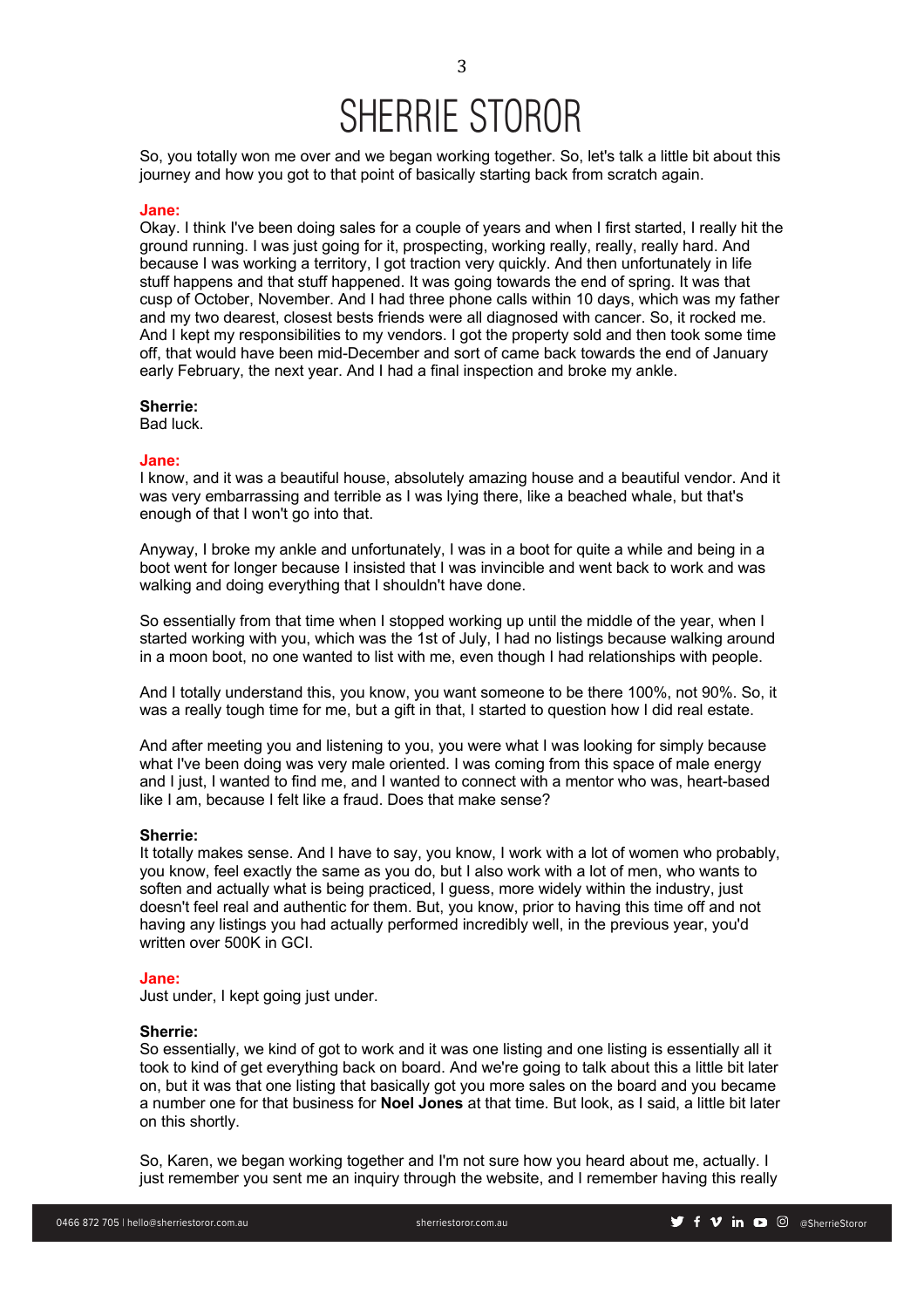in depth conversation with you over the phone, because, you know, again, most of my agents, aren't in the same location as me, but I remember that first conversation and our first sit down and due diligence working on your business.

And I think we both would agree, and we said this yesterday, we fell totally and utterly madly in love with each other. And I'll never forget that was probably one of my most fun sort of obsessions because it was so you were so honest and so real and I thank you for that, but you know, I guess I wanted to talk about your journey and what took you to that point, I guess, of making the decision to call.

#### **Karen:**

Yes, well, I've been in the industry on and off for over 33 years now. So, don't do the calculations, I've been around for a while, but only in sales full time, since 2011. So, in 2014, 2015, I was the top agent in Dubbo, which was great. So, I moved up very quickly, which was fantastic, but I was just finding in 2015, I was burnt out. I didn't have an assistant. I think a lot of us can all relate to that feeling. You're just running and running and running. Everything just became too hard.

I felt overwhelmed and I just had enough. So, I actually resigned. I had a great career, I was developing obviously a database of clients and things like that, but it was just all too much. I just didn't want to work that way. So, I left, and I actually went and worked with Crown Lands as a supervisor, which was fantastic, great group of people, learnt a lot there too, obviously.

But then during that entire year, **Bob Berry**, who is my owner and principal and manager from the previous business where I worked on and off all these years, kept meeting with me and trying to encourage me back and then offered me a share in the business. And in the end, it was just too good to refuse.

So, I started back in 2016 and then of course quickly then built up my work again to the point in 2018, I had a number of issues going on and I can remember, I somehow found you on Instagram. I'm not sure how it actually happened, but you came to me on Instagram and I just kept looking at all these build your best life posts.

And I was just reading it going just want to build my best life, so I sent you a message and then we connected, and you just helped me get out of a really bad place at that particular point. So, you look, you made such a difference to both my business and my personal life, so I'm forever grateful.

#### **Sherrie:**

Oh, you're so beautiful, me too, darling. I love working with you, but I think, you know, what's really interesting I feel is that, you know, it's not often that someone will stay with the one business pretty much their whole career. I mean, that's really saying something and as you mentioned, you became a director in the business. And then, you know, most recently you've kind of sold your shares and you've converted back into becoming a lead agent without the responsibility of running an office. Tell us a little bit about this.

#### **Karen:**

Yeah. So, I hit the ground running in 2016 in July or August actually started back once we'd taken over the business. And there were four other owners or directors, so five of us altogether and all had our allocated responsibilities, so that was an extra workload like the compliance and human resources and things like that for me. And then just became super busy again with sales, which was fantastic.

And I mean, obviously we do this because we love it. And particularly when we keep going back to it, we know that it's something that we're meant to be doing, but then just trying to control the monster because it ends up sometimes getting out of control.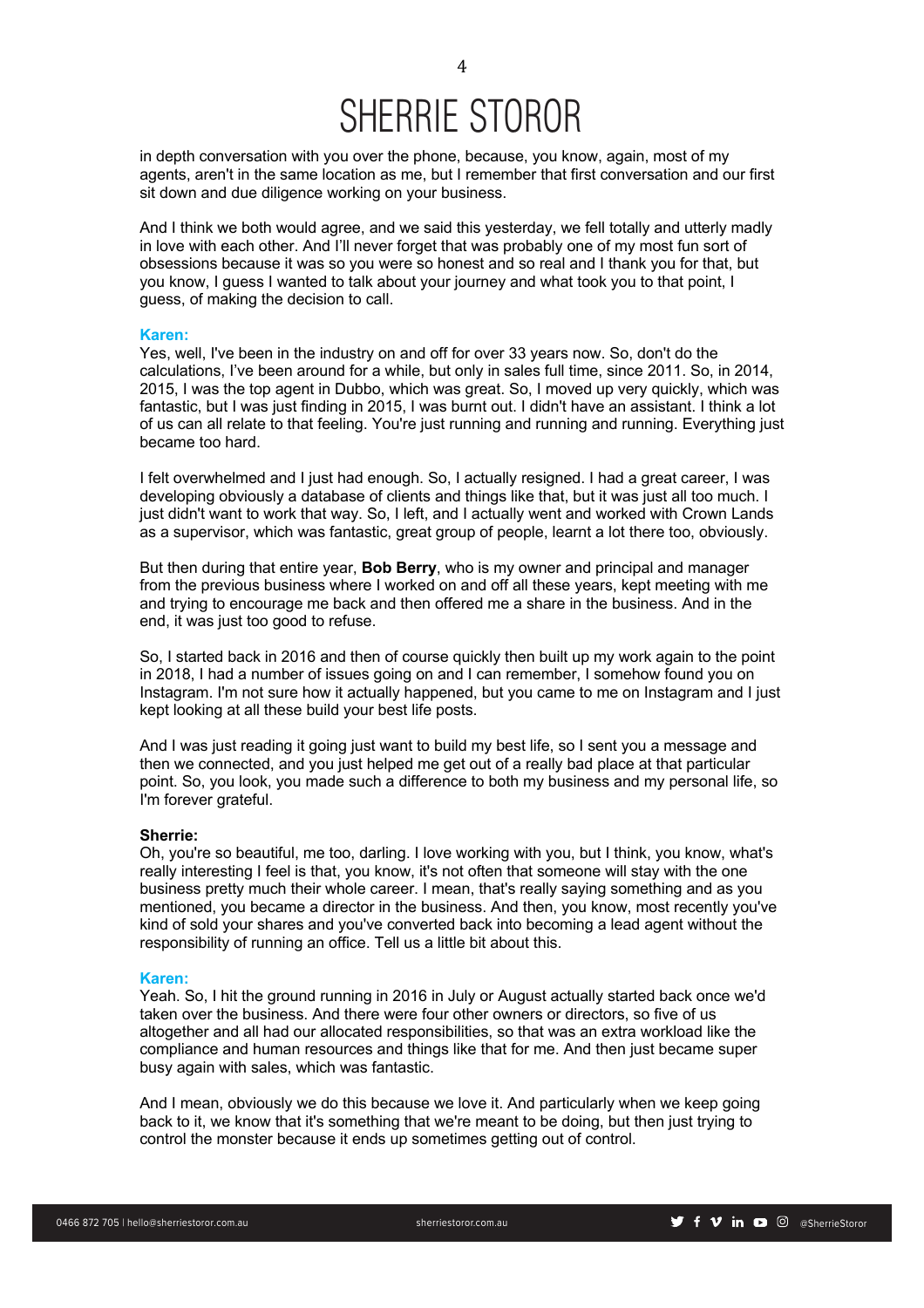So, at the end of 2017, I had a major surgery and I was quite stressed going into that, not about the operation, just with work and the workload and things like that. Just wasn't looking after myself, moved into 2018 and then I became seriously ill, following that operation and I was ill for nine months. I was very silly, I continued to work.

I just felt like I had an obligation to my clients, to the new business and to the other directors. So just kept, you know, we pushed through it, push through it, kept pushing through it. And, then at that time that was in, July or June, I think I connected with you in 2018.

I was still sick at that particular point. I was also having some issues at home with one of my children. And then of course I decided to renovate a house and do everything else that we do when we really should be just looking after ourselves.

So, we then started working together in July 2018, and that's when I really probably started working towards making some changes, in my personal and my business life. Then, you encouraged me to actually take time off because I hadn't been doing that and hadn't been giving myself a good holiday.

So, I took a whole month off in October 2018 and went to Peru with a girlfriend and had a great time. And just having that time and space just brought the awareness to me that I really wasn't living my best life and I wasn't living how I wanted to. And I didn't have time to dedicate to those people that really mattered outside of my life.

So, I came back. I was well by that stage. It was about a week before I left that I got the all clear. So, I came back and spoke with the directors and just said, look, as you know, I've been really sick all year. It's been a massive year; I really just want to take a step back. I really had a big think about things I'm happy to transition, however you want. I'd love to stay on in the business, I want to help as much as I can. And fortunately, they were really understanding, so we worked towards the sale of my share to them that happened in July last year.

So, I'm still there, it's like my family, we all have our ups and our downs as we do in every family. But it's like my family, **Bob Berry**, he was my long-term mentor and he still is to me, he is like a father figure to me. So, I'm really, really lucky to have had that experience in that learning under him initially.

## **Sherrie:**

And since that, I mean, you have now really been able to just focus wholly and solely on your sales and you, I know that you have been sort of busier than ever before as a result of it in terms of actually listing and selling, correct?

## **Karen:**

Yes, that's right. When I really looked at it, I thought at the time, that I was putting in being a director, I knew that if I put that time into my sales work, that I'd certainly make up for that lost income. So, I think it's one of those things, a lot of people think initially that, yes, that's my goal. I want an own an agency or I want to be a director or a part owner, but the thing is, if you own an agency outright, look, I really admire those lead agents who are also, one like the only owner in an agency. There workload must be incredible and they must have a great team around them to be able to do that, and likewise, when you're working with a number of other owners, obviously there's differing opinions, you have to pull your weight, you have to do your share of the workload as well.

So, yes, you do obviously hopefully get an income as being an owner and a director in a real estate agency. But also, I think if you're doing really well with your sales, you can earn just as much money and possibly even more because you have more time to dedicate to that. And plus, time to give to yourself to actually have some time off. So, you can rest recuperate and like me, just give yourself time to be able to see the bigger picture.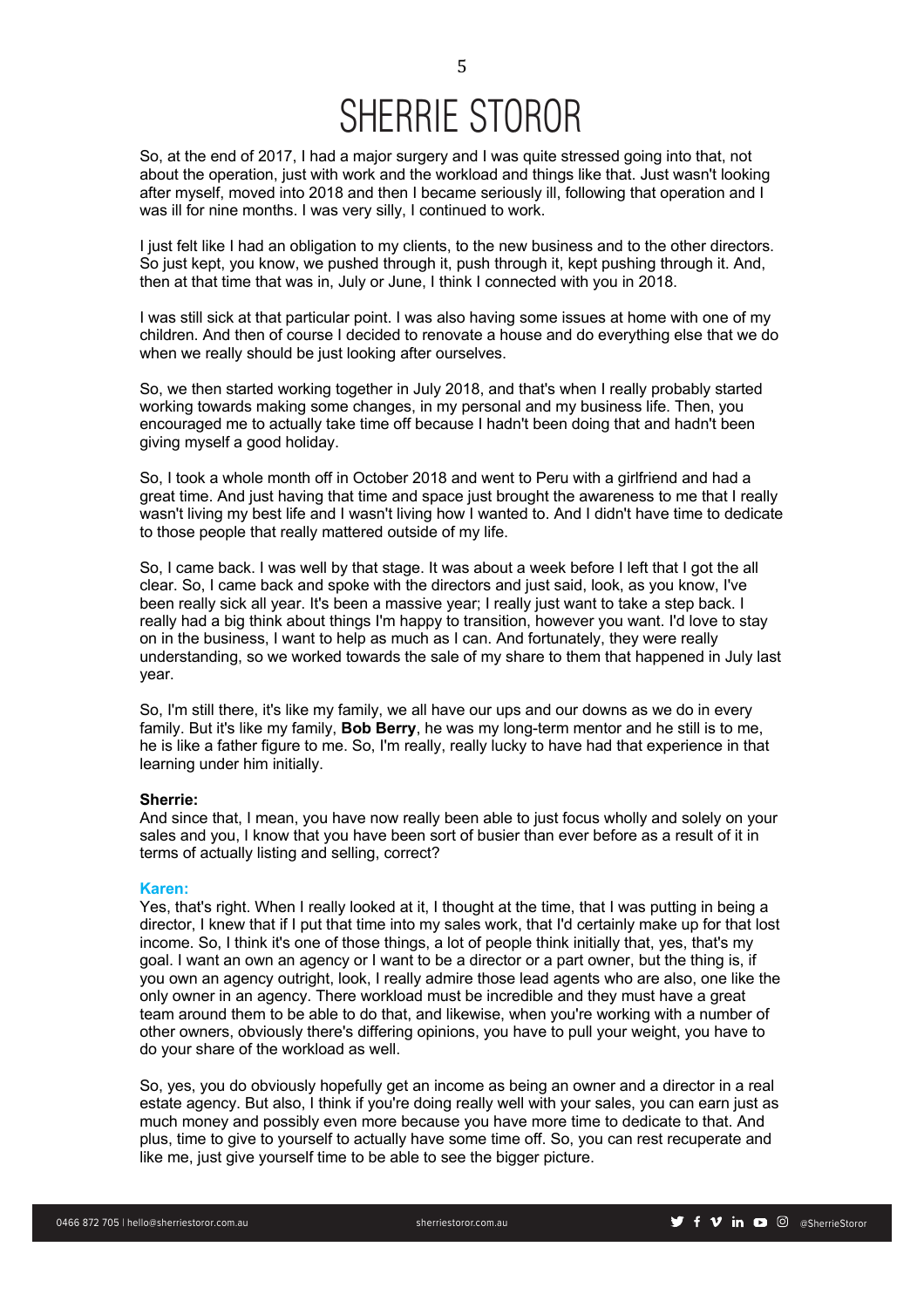#### **Sherrie:**

Look, I think this is really powerful because in our industry as salespeople, we kind of aspire to owning our own agencies or becoming directors of the businesses that we work with but it's not always necessarily what's right for us. And I think it's actually takes real courage. And I really admire you for this, the fact that you actually said, actually, hang on, I'm not sure that this is actually what I want in my life. And you know, I also, you know, really quite admire the people in **Bob Berry** who actually acknowledged that. And instead of you having to go and work for another agency said, no, look let's actually make this work. We want to continue the relationship in the business, and we love having you here and move forward. And I think it's a really important message to share because sometimes we do get caught up in this greater, a bigger, better kind of world.

And I guess there are two reasons why I really wanted to, you know, interview the both of you and the both of you together. And that is the fact that you both are really great at leveraging your listings and your results. And you've also done a really great job of building your own celebrity profile and a brand within the brand of the businesses that you work with.

So I guess the reason why we've kind of done this is because we want to kind of almost annihilate those kind of traditional forms of prospecting and do what actually makes more sense and what makes us, you know, more listings and more sales and really amplify that.

So Jane let's rewind back to that time when you only had one listing, because really, as we talked about, it was that one listing that took you to then becoming number one at **Noel Jones**, which was huge. And, and you're obviously now working for **Fletchers**, but let's talk back about this particular time. So, what is it that you actually did with that one listing that you then leveraged?

### **Jane:**

Worked my butt off! look essentially, I just followed your processes that you taught me to do. So basically, one of the things, I had my database really tight for the areas that I worked in because I work a territory. And so, I just ensured that everybody knew about the sale. So, there would be SMS's there would be emails, there would be drops going out and phone calls. So, I'd call the street and let them know and ask them if they'd like to know the results.

So, I've got a great belief in give, give twice before I ask for any business. So, give, give information, then ask for the business once or, and of course you've got to read, read the play of each person, but give, give. So, it's always about providing information, providing a service to my clientele and to my area.

So essentially through SMS, through emails, through phone calls, through drops, everybody knew about this listing and invited them, you know, would you like to know about the result? And throughout the process, so just listed under offer, just sold. The other thing that I did was prior to settlement a week or 10 days before a letter would go out and it'd be very personalised to the street or the surrounding area, just to let you know, you've got a new neighbour moving in, you know, John and Shelly will be moving in, you know, you might like to welcome them. If there's anything else you'd like to know, you know, feel free to reach out. So I was very much grounding myself as the go to person and the expert in the area that already seen my face before, because I'd been doing well prior to that, what six, eight months that I had off.

Although it's quite interesting how people forget quickly, unless you remind them, you know, you've got to keep reminding them, reminding them, hi, I'm here. And, and just providing that service. And from that, it was really interesting because that first listing, I think that was Arnott Street, since then, I think I've sold three houses in Arnott Street and they've all called me when they were going to sell. There are a few streets in the area that I've been quite blessed with. So that was sort of my philosophy. And it was just following the processes that you taught me to do. So yeah, it worked.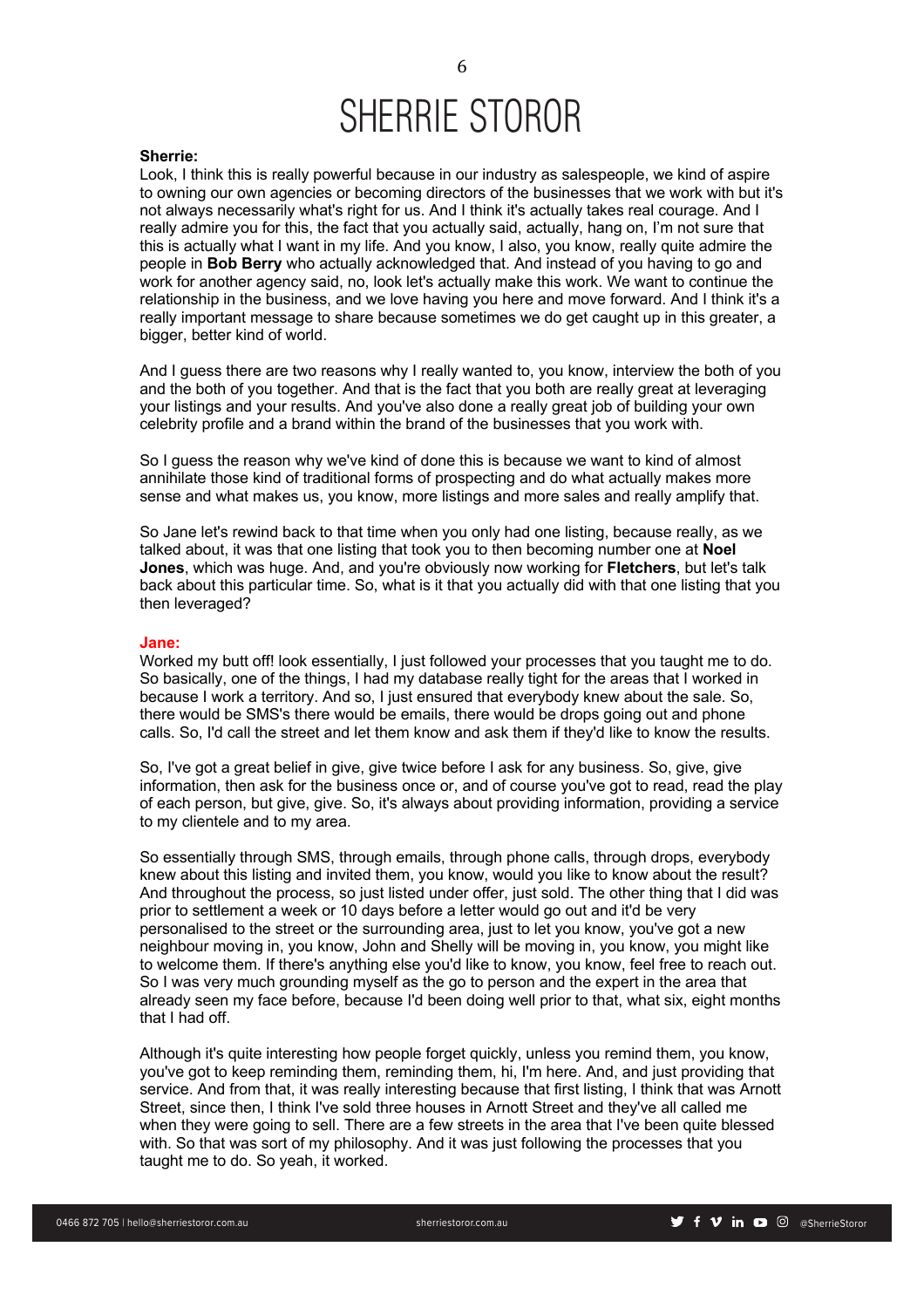#### **Sherrie:**

Well, it sure does work, I think you're a great testament to this. I mean, it's easy for me to say, I know it works, but it's actually, you know, the proof is in the pudding and I think you're an exceptional example of literally going from zero to hero. So, I think, you know, just, just breaking this down, there's really good content in what you've just given us. The first part there, I think is talking about, you know, giving information, having this mindset, instead of just asking for a listing, which is unfortunately what most agents do, it's coming down to the mindset of, okay, well, I'm just calling you because I want to list your house, but actually that's not what this system is all about. It's actually around, hey, what service can I give to you?

Hey, you want to know about your new neighbors that are moving in. Let me tell you all about them. So, it's actually providing that kind of community environment. And only then at the end, can you actually then ask for business because you have actually edified yourself and you've actually, you know, your worth it then. So, I think that's really, really powerful. And I think the number of letters and the consistency of the letters is also important. You've talked about, you know, a couple of them there, but essentially you need to send out to just-listed the auction invite the under contract, the sold, and then the prospecting letter. So, I think that's key, SMS as you also talked about.

#### **Jane:**

In conjunction with that. So, it's a timing, it's a process. So, it's the SMS's the phone calls. It's all timing, so it's not all at once. It's sort of a day, a couple of days apart. So it's just follow up and it's just touchpoint touch point touch point so that you become a familiar name and if it's personalised the dialogue that we use, it's almost like you become a friend. It's really weird when you go down the street and people say, hi, Jane, and you go oooo hello, you don't know who they are.

## **Sherrie:**

Well, that's essentially because you do dominate the marketplace by dominating the letterbox by dominating, you know, social media, I'm going to talk about this in a minute and also, you know, dominating, you know, literally when people see you face to face. So, talking about social media, one of the things that I saw that you embrace was, you know, working in doing the selfie videos. And you know, I talk with agents all over Australasia about doing selfie videos, but very few actually want to implement them because we all hate doing it, I'm no different to anyone else. But I remember you, embraced it, initially, you know, you fought me on everything. Do you remember? You just didn't believe in anything that I said to you, then everything that I was saying started to turn out right and you're just like, okay, I'll just do whatever you say Sherrie.

#### **Jane:**

I remember saying it, saying okay I'll just shut up from now on and I'll just do whatever you tell me to do.

## **Sherrie:**

You do do these selfie videos very well. And I even see them, you know, today. And it's a part of your process now, when you're posting on social media, when you first list a property, you literally get out your phone and you do a quick selfie video letting everybody know about the listing.

#### **Jane:**

Under 30 seconds. So yeah, when I first started doing them, I look back on them now and I go, oh my goodness gracious. I have got better at them. But yeah, it's a lot of fun and they get engagement and people just see it. And again, it's providing information. So, it's, you know, the mindset that I took on is that I'm a providing service. You know, as soon as I felt like I was taking, I felt inauthentic. But when I felt like I was providing a service, you know, keeping people updated, I found it a lot easier to do.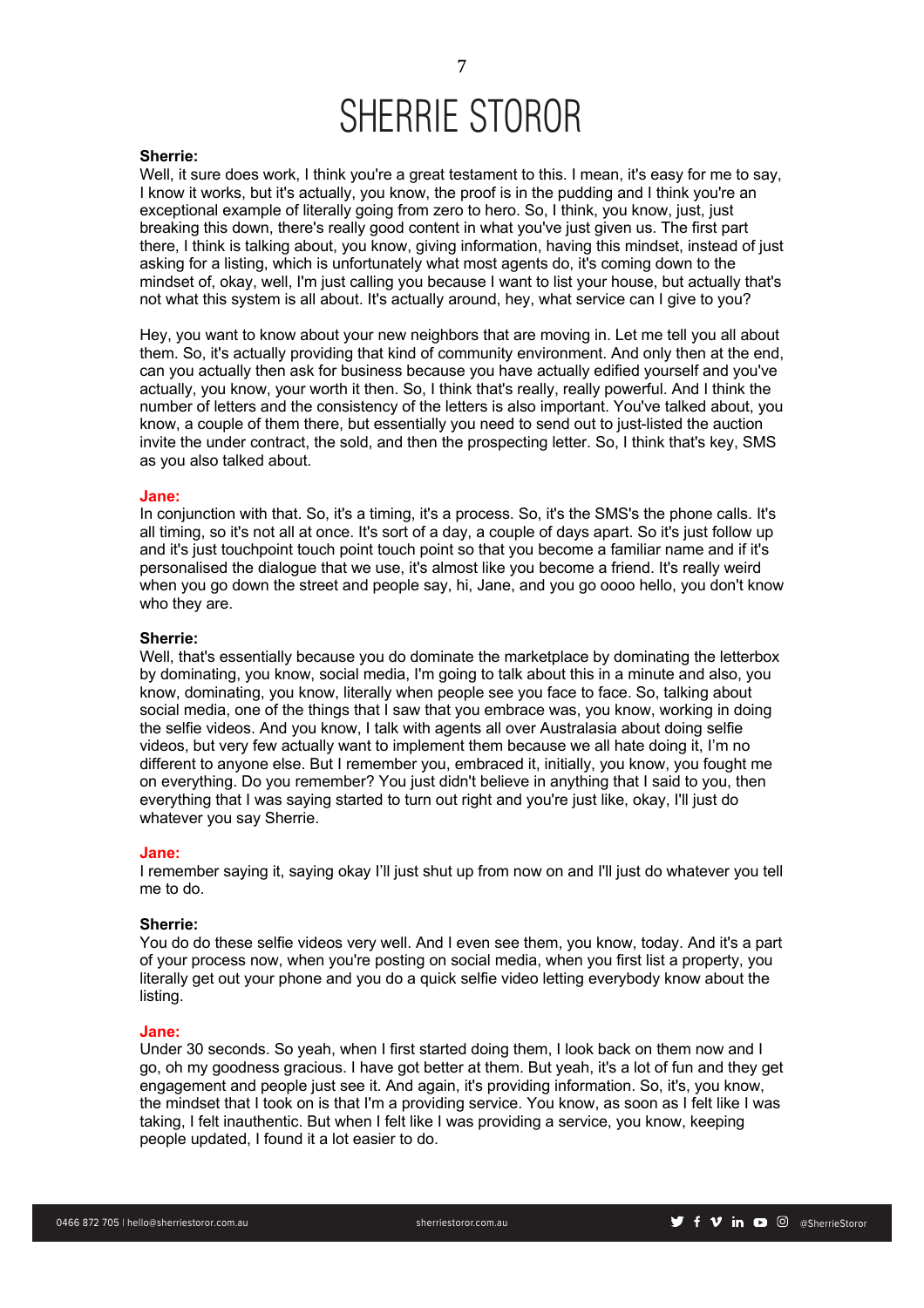#### **Sherrie:**

And this is also something that you do and the system that you work in your business with leveraging listings, correct?

### **Jane:**

Yes, it is, and just practicing being in front of the camera now on all of my listings, I make sure that I pushed really hard. I'm really upsell getting a deluxe video. And I've got to the point now where I think about it and plan it first. I've got a script in my head. I've got everything sorted out how I'm going to film it. And I kind of direct the camera as well. And I've been, I've been really happy with the last couple of months, some of the videos that I'm doing. And again, I have to say, thank you to you for getting me comfortable in front of the camera.

## **Sherrie:**

Oh, you're a natural we'll know that you love it. You love it.

So, Karen, I mean, this is also a process that you work in your business with leveraging listings and sending out letters and SMS's and phone calls and so forth. Tell us about, tell us about what it is that you do.

#### **Karen:**

So, you got me immediately working on my brand. So, my profiles and all the major portals getting professional photos taken, eventually we got a professional profile video done, which I'm really happy with. So that was the first thing. And then of course then flowing that out onto Instagram, Facebook, LinkedIn, Twitter. So just really upping the ante with my social media. Look, I'm still not completely happy with what I'm doing. Sometimes I'll look at it and just think it looks like a dog's breakfast.

## **Sherrie:**

But Karen, I have to interrupt you there because I think you are the person who is never happy, no matter how great everything is, but the results have been pretty astounding. And you know, we'll talk a little bit about building your profile and how actively we kind of do that. But yes, I was subtle as a sledgehammer in that first meeting, we'll talk about what I said to you. But coming back into, you know, the letters and the SMS's and the phone calls, you know, talk us through, Jane's just given us basically the processes. Now I know that your system is obviously relatively similar because it's the process that I have given you as well. But how do you feel that this has really helped in your business, especially given the fact that, you know, days on market are a little bit, bit shorter in your part of the world?

#### **Karen:**

Yeah. So for me, what I've really been doing is maximising the sale, or the sale result, because it's with that, that people can actually, it's like the case studies, they can see the results, they know it's happening. It's not just about a property being listed or that how many signs are up. It's actually, how many are actually getting sold and the days on market.

So, my days on market at the moment, we're about half the median days on market in Dubbo, which is great. So, pushing that through, if I sell an off market, anyone in my database, who's looking for a seller who's looking for a property at that level. I even send them out an SMS just saying, hey, look, just want to keep you updated with the market. Just letting you know this latest sale at whatever the address is, if you're still looking, let me know, because the thing is, some of those buyers are sellers themselves.

So, it's just a subtle way of, again, as Jane said, giving them information, helping them along their way, but also allowing them to see them actually getting the results. So, I'm actually, which may or may not be a good thing, but I'm selling about 30% of my properties off market now, simply because I'm working on those results and those buyers, maximizing the listings, people, vendors are seeing that to, see because we are still putting up the sold signs and I'm still putting it on social media. I'm still getting that message out there of that sale. So just trying to letterbox drop as many people as I can SMS as many people as I can talk to as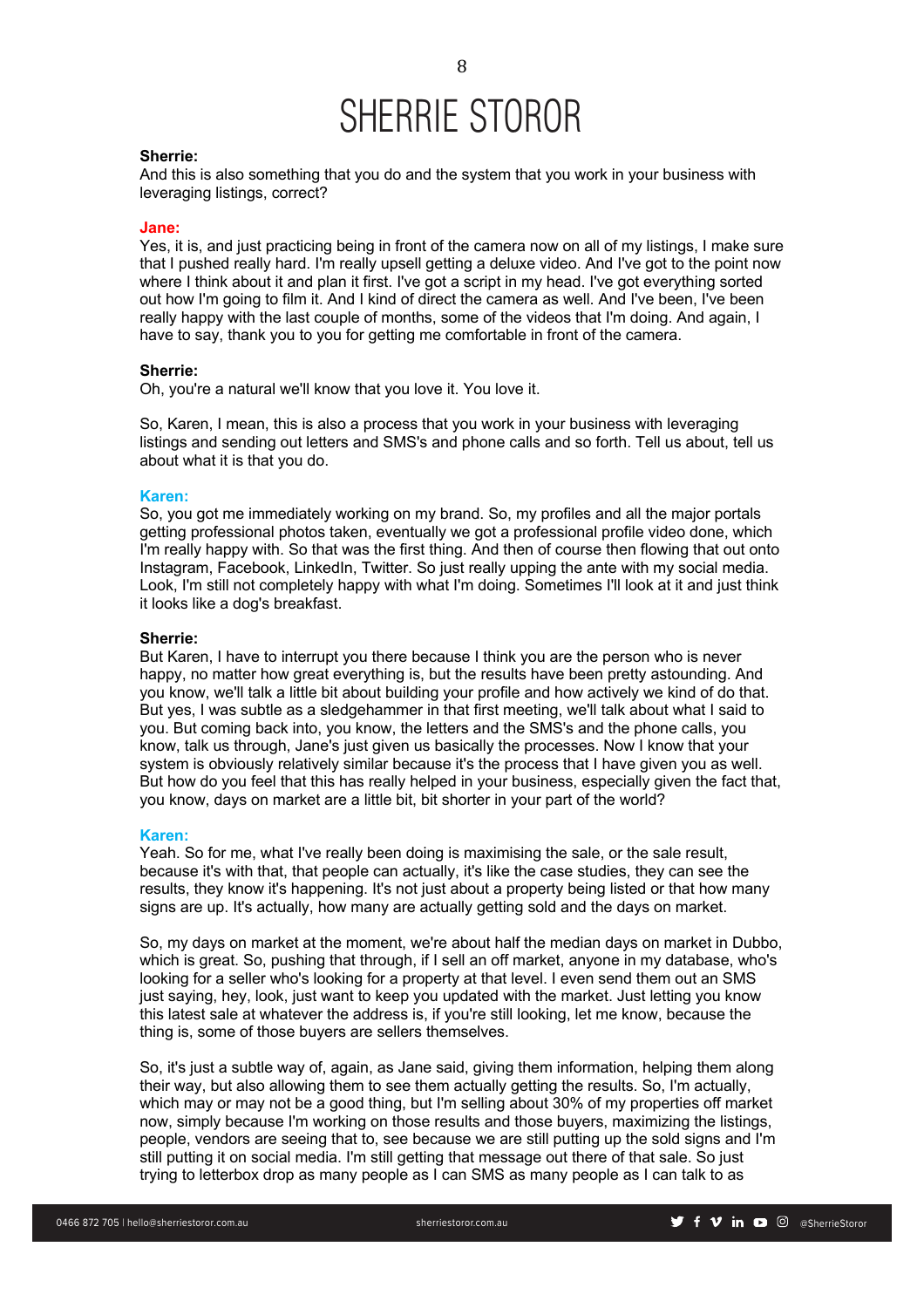many people as I can, particularly prospective vendors who live in the neighborhood, because it's important again, for them to know exactly what's going on, how the procedure's working, how the system's working and just working through that way.

So I think, look, there's a lot of ways we can get leads, generate leads, generate sales, but once you find a system that works, I think we just have to keep working the system because otherwise, what I do is because I'm an information junkie, I listened to a million podcasts and webinars, and in the end you go, oh, I should be doing this, you jump to the next shiny object. When in fact, if anyone was using your 51 point checklist, which I know you are offering with these podcasts, if they download that and work to that, I just can't understand why they wouldn't be able to increase their business because it works.

## **Sherrie:**

Exactly right. And I think, you know, to me, it's just crazy that it's there for free and you know, go get it leverage it. Let's talk about this off market. And I'm so excited to hear you say about the 30%, and the fact that 30% of your sales right now are off market and it is a trend that we're seeing more and more. And I think that's because we're starting to really use and leverage our listings and utilise our database and our social media and having it all come together, which is a part of the process instead of it just being all three sort of standalone kind of buckets. But, you know, off-market, wasn't something that you did a lot of really two years ago, was it?

#### **Karen:**

No, not at all. So, it wasn't even something that I could even think of starting. And I really think that comes back to that, we just didn't work our database properly and we didn't have a clean database. So just even with your instructions, with the targeted Facebook audiences, obviously having that clean data in our database, collecting all of that information and then using it, it's nice as to have a database with all the details in there, but if we actually don't use it, it's really not effective. So, I was in constant contact with our buyers and our sellers. Now sending out the newsletters, sending out those SMS's is sending out the property updates, doing all of that. So then that way, when it does come time to those buyers, making a decision to sell their property or those even current potential vendors making a decision that I'm the one that they'll actually pick up the phone and call.

And it's not hard, like it's just a matter of doing it. I think that's what a lot of people become overwhelmed with it. And perhaps when they look at your 51-point checklist, they're going to going, oh my God, I don't do any of that. This is all too hard. But even if they just work on this, you get the systems going and get it all set up, it's just, it just becomes a habit. So, having said that, look, I'm not perfect. I'd like to say, yes, I'm doing it all perfectly, there's certainly things that I miss now and then, and particularly when I'm busy, things get lost. But I just know that I've got that to keep going back to, to get back on track. So, if I do really want to build traction, I just go back to that list and go, okay, I need to get back onto this.

## **Sherrie:**

Awesome. Well said, well, that was a very good advertorial for me. Thank you so much Karen.

#### **Karen:**

And it's all from the heart let me say, anyone that's out there is going to say oh that was so set up, but it wasn't.

#### **Sherrie:**

Thank you darling, thank you.

Jane, you know, one of the other really big learnings that I saw for you quite early in our time in working together, was that there was also somebody else who was working with you in your team.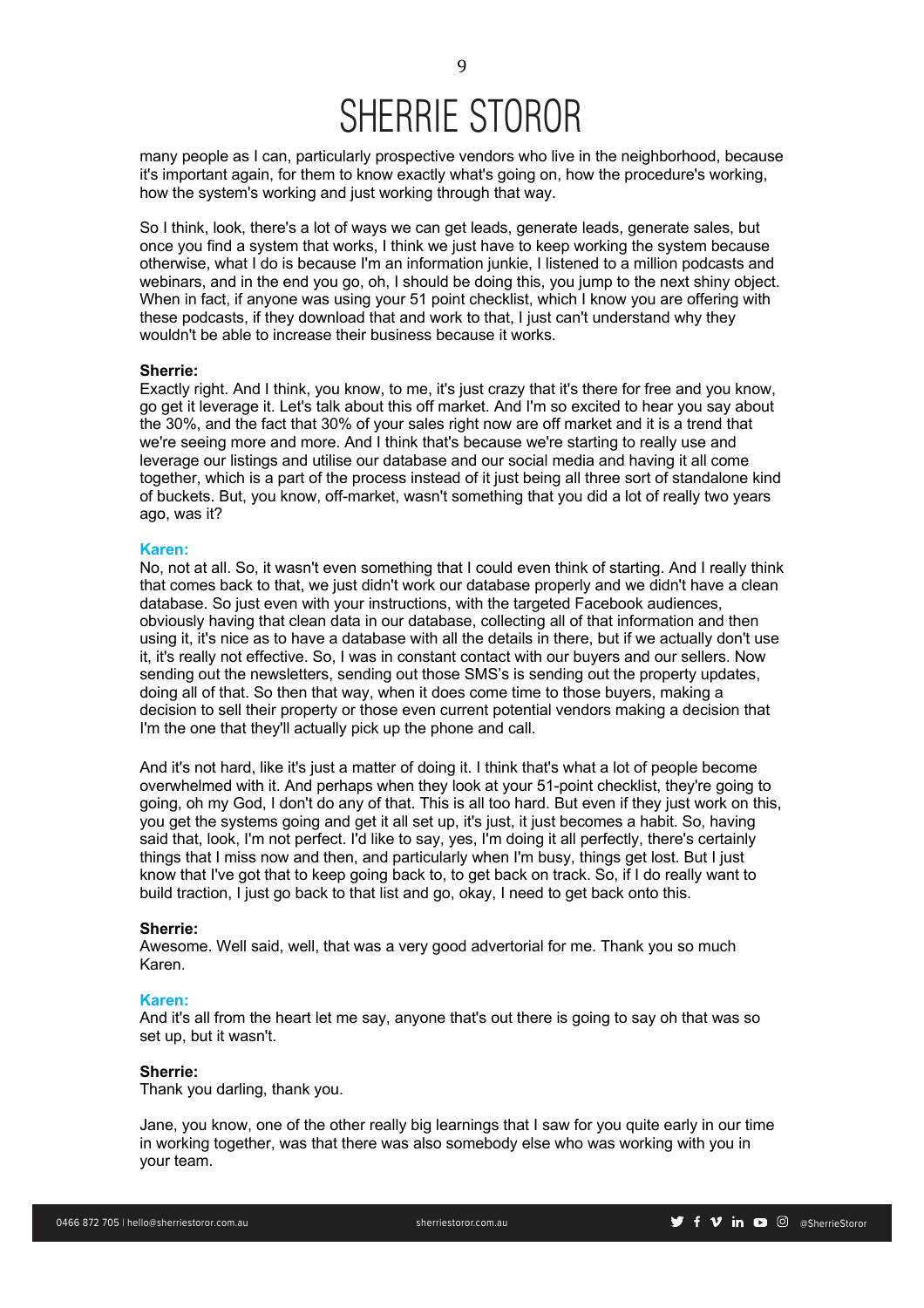And, you know, it's really interesting because we know that in order to, you know, to get more of your time back into, you know, basically be able to go away on holidays and to write more revenue, more GCI, we know that we need to have people in our businesses, but it's a matter of having the right people in the right roles at the right time.

Now, you know, I've talked a lot about the EBU's in the last couple of podcasts, and it's something that I'll continue to talk about. It's one of the themes that are running right through this series. But, you know, at the end of the day, the lead agent is the one who is really should be doing that dollar productive work. Now this particular person who came on board and who worked with you, was another dollar producing agent. So, take us to that time and take us to that learning and that journey and how it cost you a lot of money in essence.

#### **Jane:**

It costs me a lot of money. It sounded like a really great idea at the time. And the agent was lovely. I really, really liked him.

## **Sherrie:**

Nothing personal.

#### **Jane:**

Nothing personal. So, where I work in Melbourne there's a big Chinese, you know, at that time, a big chunk of our buyers more than 50% were Chinese. And so, I had the feeling and it was just coming out of the end of the, up to the heat of the market in Melbourne up to 2012. And at that time, the majority of the buyers were, I'd say probably 80% of the buyers were Chinese and everyone's wanting that Chinese dollars.

So, I had the mindset and the belief that I needed a Chinese partner, a male older bit younger than me and this was a lovely guy, he had a very similar sort of demeanor to myself. We had a really good chemistry together, enlisting. Anyway, what basically what happened is dividing the workload, in terms of the admin really became quite difficult. And I found that I was doing the admin and still doing prospecting and I was getting burnt out and sharing. So, it wasn't actually increasing my income, my income was decreasing because I think we had a 50/50 split. Is that correct? Is that what we were doing? something like that.

And so, it wasn't financially viable, although, because I liked this person so much, it was very hard. I had a sense of obligation and I really wanted to make it work, but I had to have my eyes open because I'm heart based as well. And I really want to help everyone. You know, I didn't want to let him go. I didn't want to break the partnership that we had, but in order for me to get where I wanted to go, you made it very clear. And I see it now to get a PA which I did.

#### **Sherrie:**

But, I think, you know, this is such an important story and part of your journey, because I think, you know, we hear a lot about, we just need to make more sales. Well, sometimes making more sales is not actually going to end up making you more money. And what ends up happening is that yes, you might be listing more, but there's a trail behind you and you're not selling through them and you're not leveraging and taking advantage of the opportunity.

And in fact, you're actually burning people, burning buyers and burning sellers and the best person in, you know, in your business to actually make the phone calls and get face to face with people is actually you, because you're the person who actually has the most amount of experience in this. So incredibly powerful and, you know, also too, having that understanding of letting things go, I think that was the other thing that, you know, you quite liked doing the paperwork. Karen, I know you're another one for this too. And it was hard for you to kind of let this go and have the comfort of somebody else picking up the ball and rolling with it, which I know is something that you've taken care of now.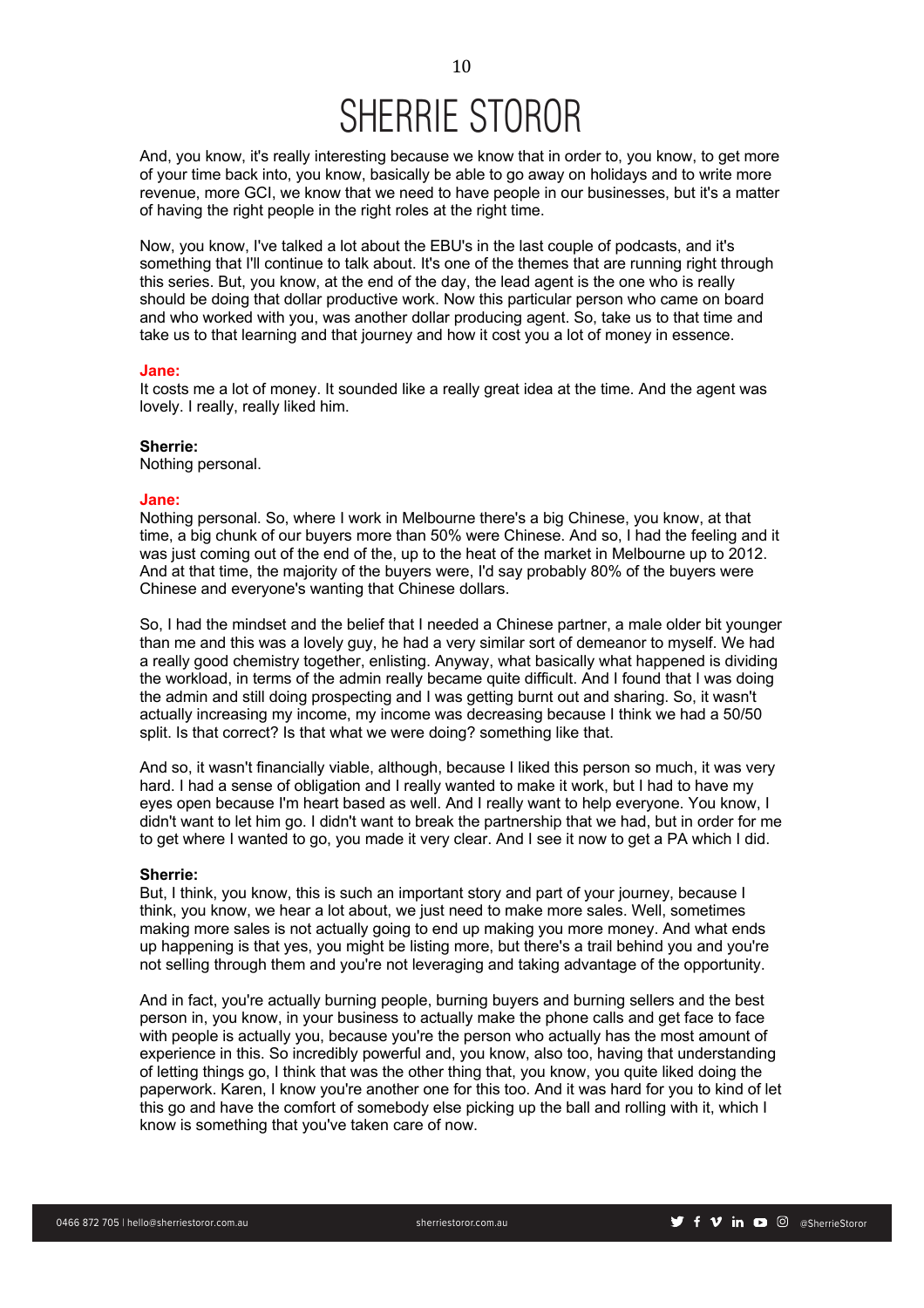#### **Jane:**

Secretly a perfectionist.

## **Sherrie:**

I think most agents are to be frank and we're also control freaks. So, we're all same, same but different. But, you know, I really did admire you in terms of how you did step up, because it was very, very hard to have this conversation with somebody that you really loved that you saw value in, but the reality was that it just wasn't a match for your business at that particular time and the right role at that time. So, do you remember having that conversation and how difficult it was?

### **Jane:**

No, I've completely blanked it out. It was really difficult. And I just followed your guidance because, I liked this person so much, it wasn't personal, but from the onset, the whole idea was about us working together and then getting a PA on and sharing the cost. But the irony is, is that we weren't generating enough income between the two of us to be able to do that. And so, where I wanted to go with my business, I wasn't getting there. So I had to make a choice about me, and so I think we just sat down and I tried to tell him, you know, this is not personal, it's just something that I have to do for myself.

#### **Sherrie:**

That's right, it's a business decision.

#### **Jane:**

Yes, it is clearly a business decision It's something I've got to do for me for where I want to go and took that leap of faith. And, you know, obviously the responsibility of putting someone on full time and paying them and, you know, it's like standing on the cliff and free falling.

## **Sherrie:**

And I think what was also very interesting about this is that, you know, you wanted to come back and basically really kind of show the market who you were. And, you know, as a direct result of that, you thought having a team would also improve your presence in the marketplace. And there was a little bit of an ego around that. And so, it was kind of hard to drop that ego as well. And eventually the dollars and cents kind of took over. Right?

#### **Jane:**

I think for me, I felt that I needed a Chinese person, a Chinese male there to make my business grow. And I had to learn to trust myself in my ability. And the irony is, is that when I sat down, I tend to list better when I'm in the room on my own anyway.

#### **Sherrie:**

And we are going to talk about this in a minute, because I think this is a really good story to share actually.

## **Jane:**

So it was, it was learning to trust in myself and you helped me to do that. So yeah.

## **Sherrie:**

So, Karen, look, let's talk a little bit about building your profile and, you know, going back to me being subtle as a sledgehammer and I hope you don't mind me sharing this. I know, I've done it in a webinar, prior to, and thank you so much for your graciousness in this, but I think it's really important because, you know, I always talk about the fact that we're stuck in the eighties and in terms of technology, I think COVID is being great for leveling us up, but sometimes we just get so busy during the business that we actually forget to stop and actually have a look, okay, well, if our consumers are going to research us, what is it that they're going to be seeing?

And this was kind of like an eye opening moment for you in the fact that, you know, you, I guess essentially had been using the same profile picture and I remember saying to Karen,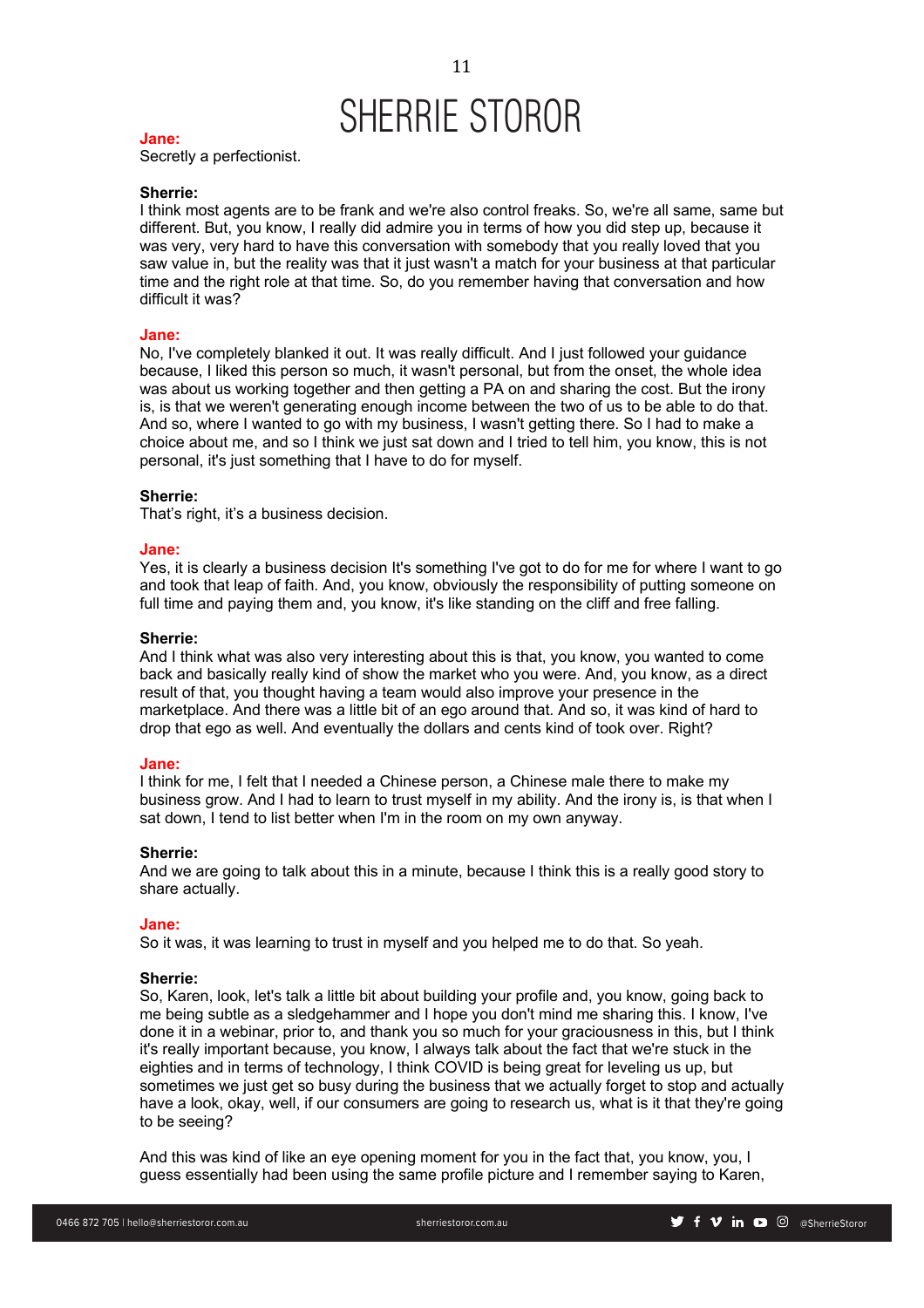you know, you're this powerhouse woman you're very bright and bubbly and very vibrant, but I'm not getting that, you know, from your profile picture, I'm getting a secretary, I'm getting a mum, I'm getting somebody who's kind of mousy, not someone that can put in a couple of hundred thousand dollars' worth of, you know, somebody's investment into you. So, what really happened, you know, for you to kind of change on your social media because your social media was the other thing that we also talked about, do you remember?

## **Karen:**

Yes, I had lots of fronts of houses.

### **Sherrie:**

You did because, and, you know, to be fair in a lot of the homes that you sell in Dubbo look relatively similar. So, it all looks same same. And there was no Karen on social media, which is hilarious because you're the most lovable likable person, face to face. So, what did you actually, you talked before about doing photo shoots, I mean, how was that this is not something that you'd ever done before?

#### **Karen:**

No. So I rang up our photographer who does our house shoots. And I said, Wen I need a hand and she said, oh yeah sure, and I said, can you just take some photos of me? She went of you? I went yeah, just of me and she went oh yeah sure. I said, I just need them for marketing and things like that. She went, oh sure, it'll be fun. And it was, it was a really fun day and she came to my home and we took a lot of photos just around my home. And, and I did a couple little changes of outfits and things like that, and just developed a bank of photos, which has been really good. So that's only two years ago now. It seems like so much longer.

So, I've just been using those banks of photos. And then occasionally I'll just, if I'm at a photo shoot or something like that, I'll just say, Hey Wen, can you take a quick photo of me doing this or doing that. So, she'll just do some updates. So, it's actually been quite easy to update those photos, which is good. So, I'm actually going to take my own advice and do a few more. So that's been one way that I've been able to collate a bank of photos that I can actually use on my social media and my marketing. And then obviously I really love quotes. I'm big on quotes. I really like that whole positivity and things like that.

So, I thought, well, I'm just going to start incorporating quotes into my social media because that's who I'm about. And quite often I can sort of tie it in and give it a real estate slant. And then I'm following your enlightening comment about how boring my social media profile looked. I then actually added in photos of different rooms and things and rooms that I really liked. And then I hoped buyers would actually like and find appealing too. So, it's a lot more interesting now I'm also including particularly during the whole Covid time and with all the negative media news releases around us, I was trying to add some good news in because really here in our local area, things are chugging along really, really well.

So, all of the national media releases, which obviously primarily are targeted on the capital cities, we haven't had the same effects. So, trying to post lots of positive news, items, market updates and things like that. So, it's now quite varied. I still do my own social media. I am thinking of obviously getting someone. I think they can certainly do a better job of it than me because it's not my area of expertise, but it's certainly a lot better than what it was two years ago.

#### **Sherrie:**

I think the point that you make there about working your own social media is an incredibly important and powerful one because you know, social media is scary. We don't really know what we're doing. Well a lot of agents don't know what they are doing, but why it's so important is because you really need to harness your own voice. And this is probably one of the biggest fails that I see agents make, where they go, and they give it to a social media manager who makes completely corporate and tries to make it like the perfect real estate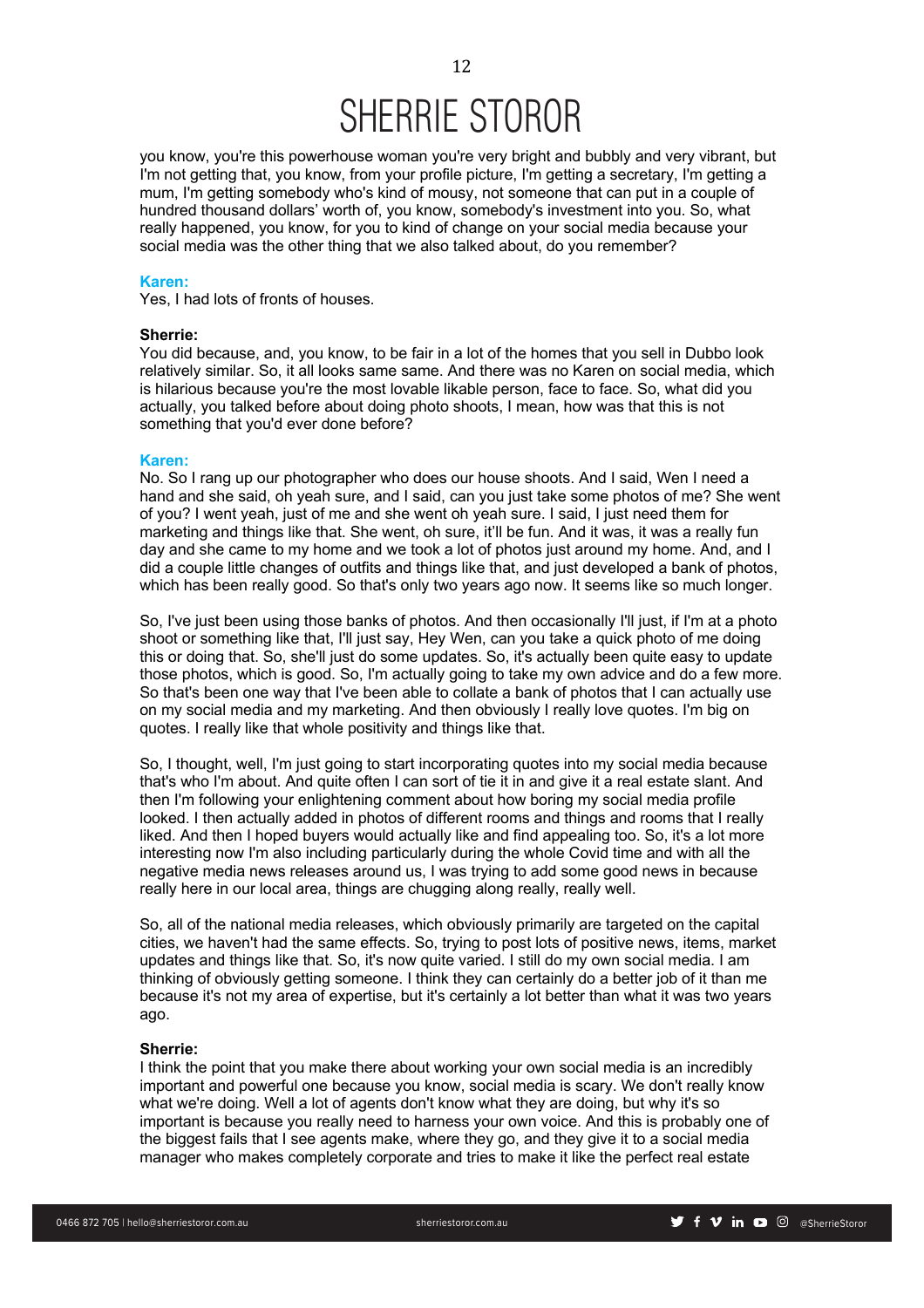agent. And that's not at all relatable. Whereas I look at yours and even those photos, you're talking about, you know, there was one there with the dog and I mean, there's just, you, you know, you're a people person, you're a pet person, but I think, you know, that actually to me is very, very smart. Do you think leveling up your social media has made a difference in terms of, you know, the properties that you list and sell today?

### **Karen:**

Absolutely. So just the return for my owners for a start, like I had definitely sold some properties as a result of my social media presence. Just potential purchasers keeping an eye on it, then messaging me directly with questions and things like that and also potential owners. They're keeping an eye on it too, because we posted the results, we show them what's happening. We're shown to be an expert and a specialist in the area where we're actually giving information and market updates, telling them how it is.

So I really think like, I don't know of any other medium where you can get messages out there, obviously yes, you can boost posts and pay for paid advertising and sponsored advertising, but for free just to have that platform and that opportunity to actually sell yourself there for free. You never know who's looking at it, what time of the day. So you're forever there and someone can just jump on whether or not it's midnight, midday, or like first thing in the morning just to see what's happening and as you said, just see what sort of person and what sort of agent and professional that we are.

## **Sherrie:**

Well, the message is on mass, isn't it? Instead of basically picking up the phone and speaking to one person you're speaking to hundreds or thousands. But you know, in your marketplace, in Dubbo, the average sale price is \$365,000. So, you know, you are selling a lot of properties and the days on market are 60 days. And you mentioned yours is half that, so yours is literally 30 days. Now your bread and butter has always been kind of in this particular market segment, but you know, one of the movements that I've seen in your business is that you have been moving slowly into a higher price bracket. So, tell us about how you've done this and what price bracket you've sort of now actively been chasing?

#### **Karen:**

So again, it's like a before and after Sherrie thing, I just, initially I think it was just a confidence thing. I felt very comfortable in that \$300,000 to \$400,000 bracket as well, even up to \$500,000. It was my comfort zone. It was like my security blanket; I knew I could do it. I didn't need to stretch myself and just had a bit of a mental block or a limiting belief to that. Anything say five \$50,000 or \$60,000 and above in the double market was just going to be so much harder. And would I know what to say? Would I know what to do and which looking back and it's going well you just treat everyone exactly the same and every product is exactly the same, the \$600,000 plus properties might just have a few little different features to promote and to market. So initially it was definitely a confidence thing with me and a security thing.

And then of course then catching up with you and you highlighted it. I didn't even really realise that I was actually there to be quite honest. I was just, again, just in my own little comfort zone, trying to work out how to live my best life. And then you pointed that out. So that particular year when I started working with you, I had listed a home, which we then ended up going and selling for \$1,2500,000 which was super exciting. So, I listed it and then my licensee in charge **Graeme Board**, and I both sold it together, to some people who lived out of town, beautiful people. And up until that point, I just am so grateful to that vendor who has actually become one of my good friends. And I've now sold her second property and I've then sold another property to her. And I'm just about to list another one.

So, she's gone on to be one of my greatest clients and a great friend. So, I'm so grateful for her just to see the potential in me and to have the confidence in me to list her home for sale. It was a very unique home in Dubbo. At that stage in 2018, it's the highest sale of an advertised property. There was another private sale a bit later on in the year, which was just slightly above that. But to have a sale at \$1,250,000, I think really just gave me a bit of a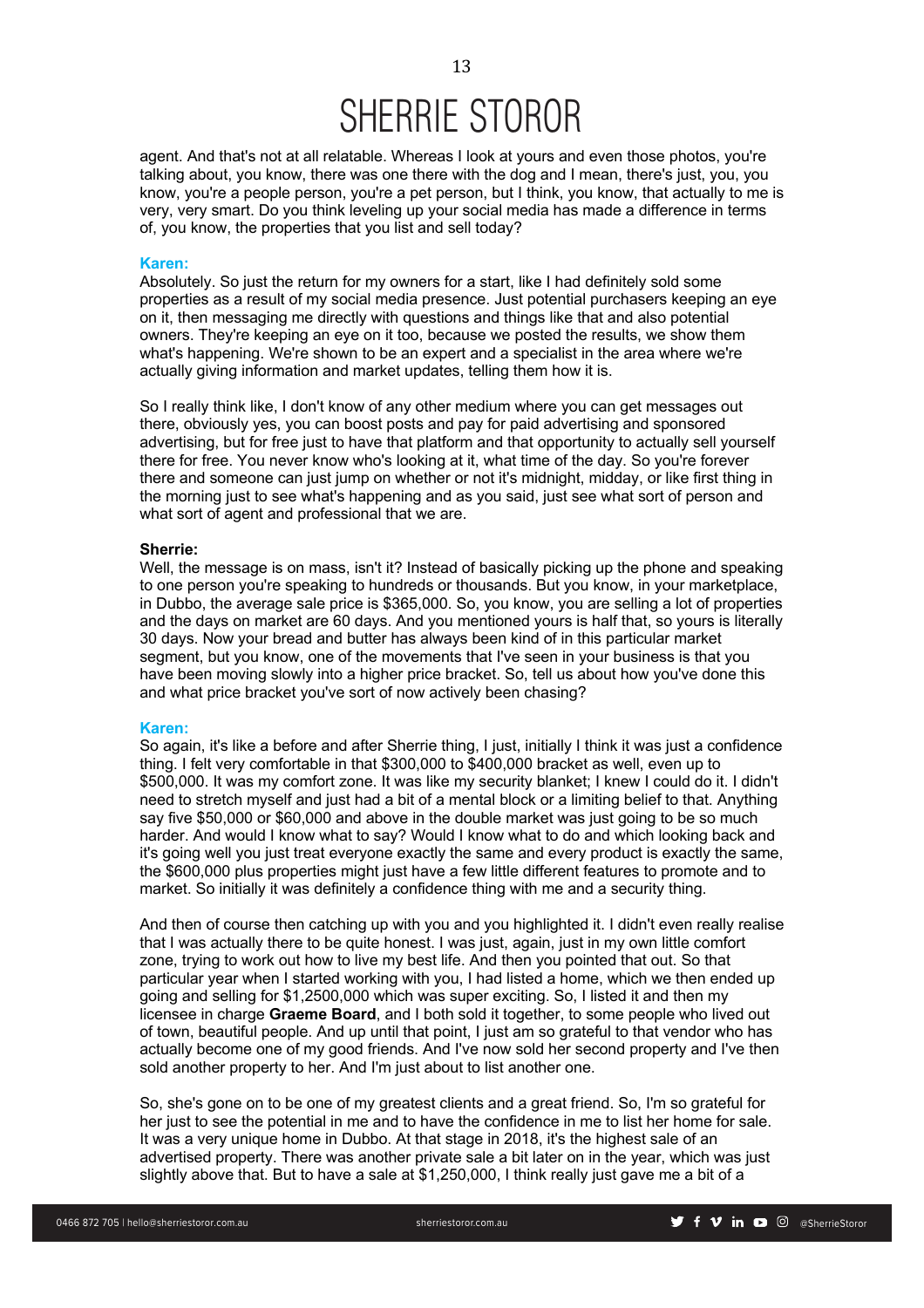boost and a bit of a shakeup as well as what you were saying. And so now I would feel comfortable I think selling a property at any particular price point. I think it comes down to really knowing your product, whatever it is that you're selling. It doesn't matter if it's a \$200,000 unit or a \$1,250,000 home, you really do need to know your product. So, when someone asks you about the water or the land size or the zoning or whatever, anything the heating, the type of gas connection, you just need to be able to quote it straight up. So, I get so frustrated when I'm watching some agents,

If I go to another area and look at some open homes and people are asking them even just how much are the rates, or how big is the land? And they just don't even know those answers. So it's really important just to know our products and again, just treating our clients with, with care with understanding, with quidance, leading them, those people for me, in that upper end of the market are exactly the same as the people in the lower end of the market. They're just coming to us for expertise, for leadership guidance and especially for kindness as well. So, again, it really was just a change in my mindset, which has allowed me now to move up comfortably within that bracket.

#### **Sherrie:**

So I think know you said it very well, there, you totally are all over, you know, knowing the details and the nitty gritty of each individual home and, and literally being a service provider and not just somebody who stands at the front door when you're doing an inspection or an open home, but the second one was really your mindset. And actually having an understanding that you had a glass ceiling that you weren't even aware of and that the market, you know, because you were so almost kind of had the blinders on and were only focused on one segment of the market, didn't realise that there were others there.

Do you also think, I think this is a really important kind of you know, sale to talk about, because quite often it's just one sale that does change your mindset and does change, you know, your direction, your path and your career. This is certainly one of those, but you know, this vendor is then gone on to obviously sell a few properties with you. Now tell me, I mean, do you think that her publicly giving you great reviews has made a difference in your business as well?

### **Karen:**

Yeah, look, I really believe in the power of reviews with getting feedback, it helps generate leads, it helps convert prospects, and helps obviously attract, attract clients. I really think that they can have a massive impact on your, on the business and the level of business that you're actually doing.

Not only that, the feedback also shows you how you're going, as far as your service, whether or not you need to make any adjustments. And also, it just helps you work out what your actual marketing message is, because it's funny, when you read back over your reviews, you can actually genuinely see a bit of a common theme.

So, and it's that common theme that the clients love about you. So, once you work out that common theme, it's really something that we should be pushing or promoting or using. So, yeah, reviews have been a big part of my business leading up until this point, so much so that I've just worked in collaboration with someone in another business and two other agents.

## **Sherrie:**

You can mention them.

#### **Karen:**

Okay. So, myself and three others have just developed a platform as a way for agents to collect reviews over different areas, not just rate my agent, I love rate my agent. It's been great for me. I'm a rate my agent award winner. So, they're really great and they're doing great things and I'm very grateful that they offer that ability for vendors and buyers to get on there and provide reviews, but not all vendors and buyers are looking at just that one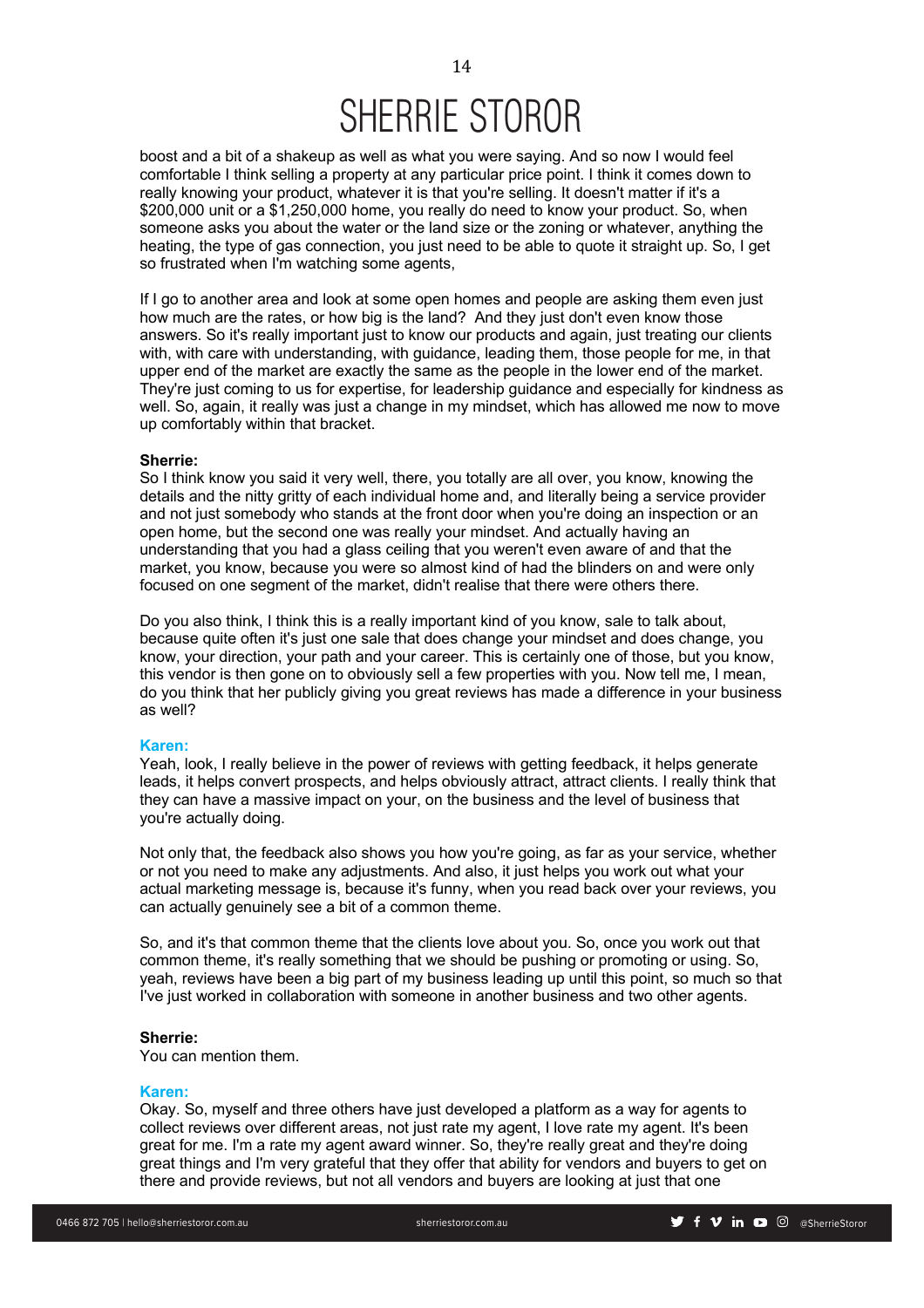platform. So, you really need to have reviews across a variety of platforms. So we've developed an app, so to speak where agents just simply send out the link with an email or a text message or whatever the case may be to their buyers and their sellers, which then takes them to a variety of platforms where they can provide reviews, Facebook, Google, rate, my agent, real estate.com if they're on Yelp and things like that. So, it's just a great way. It's a very simple link. It looks nice and professional. Initially, we just get the feedback from the vendor and the buyer and a star rating. And if it's a negative rating, we then obviously get that review or that feedback. So, we can then act on that and fix it. And if it's a positive star rating, we then ask for the reviews to then whether or not they'd be happy to post a review on a selection of sites. Just last weekend, I sent the link out to one of my buyers and they ended up, I don't normally target buyers, but I'm just going to start because of course I'm a part of this development. I need to start using it. So just sent it out to the buyer and they ended up posting review on two different sites. It just blew me away.

To be able to easily collect those reviews, I think is a good thing. Mind you, it's not an automatic thing. You could perhaps put the link in with your CRMs with automatic messages and emails after exchange, but it's just a professional looking link, that enables people to click on it and go into this app. So then that way they can then get that feedback initially. So, they know whether or not they need to improve their performance, get the rating, and then of course then take them to those other directly to the agents, review sites. So anyway, can I mention the address for the link if anyone is interested?

## **Sherrie:**

Absolutely.

#### **Karen:**

So per agent, it's only \$4.95 per month

#### **Sherrie:**

Doing the big sell, I love it.

## **Karen:**

The cost of a cup of coffee. So, a month, it's \$4.95, and the website is **appraisesurveys.com** and all the information's there. It's extremely easy to sign up. Once you sign up Michael, who is our head guru, he will get everyone up and running and send the link. And then it's just in a matter of which I think it comes down to a lot of us in real estate. We just have to do it.

## **Sherrie:**

That's exactly right. We have to implement it and we have to do it, but I think, you know, what's so great in addition to having this business. And we talked about the fact that you are a business owner previous in terms of, you know, having a share of **Bob Berry** real estate is the fact that, you know, sometimes as agents, we are constantly looking for the next thing and we often buy in or want to become partners in the brand that we work for because there's that emotional tag.

So, I love the fact that you're now branching out and finding other areas to actually fulfill your kind of business needs. But Jane, I think like Karen, you yourself have really built this kind of social media following, and you've built this brand within a brand and really hyped up your profile.

And, you know, I know that the both of you went in and you kind of created your own tiles, your own hashtag your own logos and you used, you know, **Lauren Dragosetti** from **Just Sayin Girl**, Hi Lauren, if you're listening. So, I know that this was something that was really key and really important, powerful to you. I mean, how hard was it to do this? It was an investment in yourself which you are obviously investing in other areas such as coaching, but how transformational do you feel like this was in your business?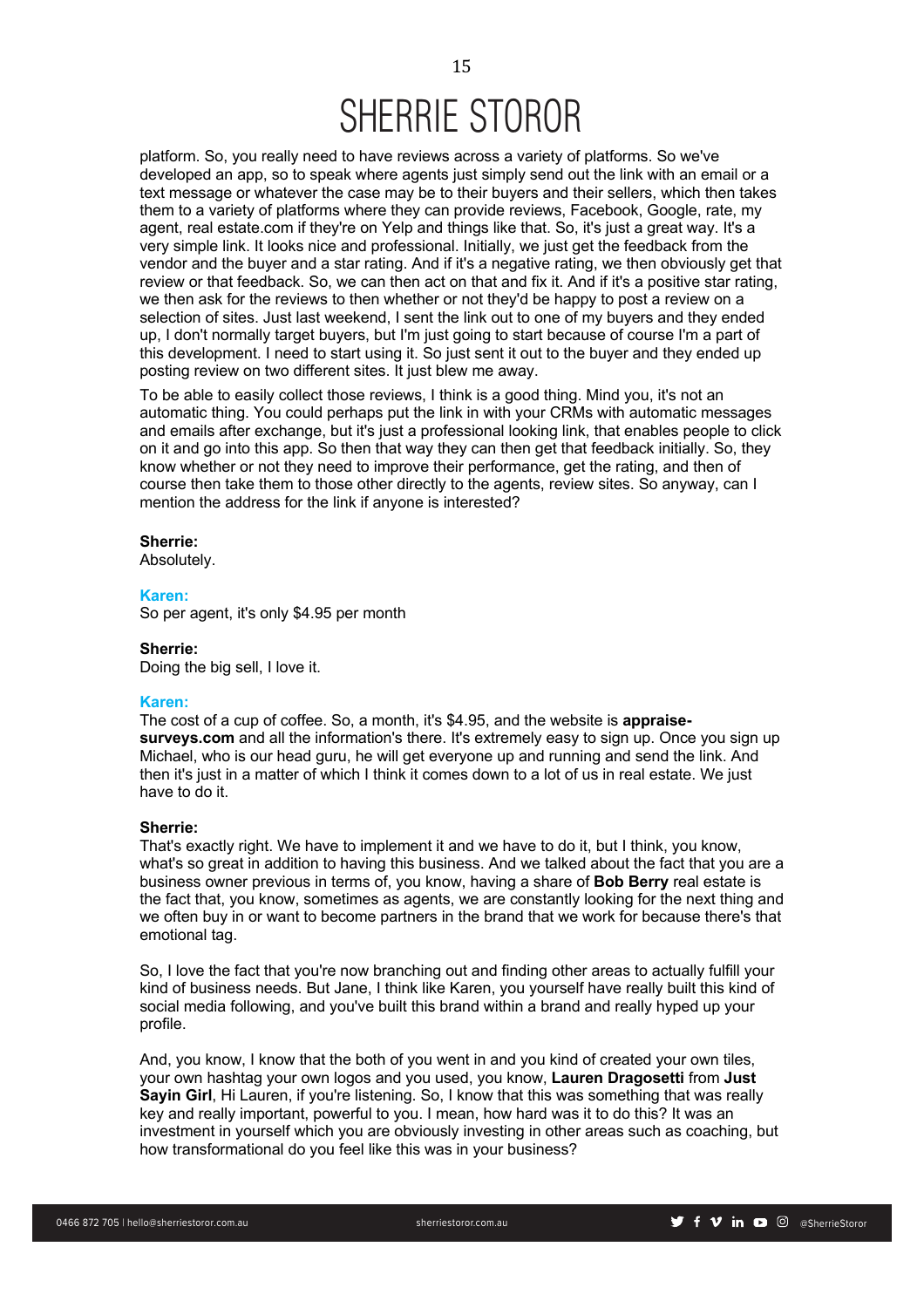#### **Jane:**

Actually, it was a lot of fun. I have to say. It was a lot of fun. I really liked Lauren. She was a lot of fun to work with. And just spending time with her talking with her, I think she captured who I was, my flavour, my personality in terms of colors, just all of that. So, it was a lot of fun and she got things up and running relatively quickly. I was quite impressed with her. It wasn't hard to do at all, but then keeping it going after that, while I was at **Noel Jones** and with my PA, I just had my PA making the tiles regularly, doing quotes, doing all of that stuff. So, and we had a calendar that we followed so that there was content moving all the time. And then I'd slot in little videos here and there, but she had certain content. So it was, it was quite easy to implement.

## **Sherrie:**

And I think, you know, talking about that calendar is really key because we're talking about the implementation, but it's actually about the planning and it is a really different skill set to plan to what it is to execute. And sometimes, you know, the lead agent is not necessarily the right person for that. Hence while we have great team members, but, you know, you would then use programs such as word swag to then build out the tiles once you kind of had the platform on them. So, it was really cost effective then sort of moving forward. And both of you love motivation quotes as do I, but besides these kind of physical changes that I saw, you know, happening on the outside in your business, on social media and having the results and so forth, there were other really big mindset changes that I saw happening here, Jane.

And one of which was that when we started working together, your confidence was quite low. You'd been knocked around quite heavily. And we've heard you talk about the fact that you felt that you needed to bring somebody else into listing presentations that you needed somebody else, because you just felt like you needed the crunch isn't the right word, but you felt like you weren't enough to basically provide the service. And at this time, you know, you were always taking somebody else within the business, if it wasn't, this agent with you on listing presentations. Now tell us about the journey from doing that to going out and doing listing presentations by yourself to gunning them and closing them, you know, 10 out of 10 times.

#### **Jane:**

Well, it's really interesting because I think with humans, our personality, I think, our confidence can change from time to time, depending on the experiences that we've had. So previous to my father and two best friends been diagnosed with cancer, I'm fiercely independent. I like to do things on my own. I didn't start as a PA in the industry. I just hit the ground running and said, I can do this. And so, I did it all on my own and was listing and selling and listing on my own to be honest. I had some really amazing mentors. They were all men and they were all fabulous. And then that happened and then the broken ankle, and then no one would list with me and it hit my confidence terribly. And so, when I started back with you, my confidence was still at an all-time low and it's human to do that.

I reflect back now, and I see that, but when you're in it, it's not that easy to see. So hence one of the reasons I hired you because I wanted to do real estate from heart, find myself, do it differently and learn to trust myself again. Although at the time I didn't know that that's what I needed to learn. Just because of the market and the area that I was in all of a sudden I had this belief and it was a completely false belief because my confidence was at an all-time low and at the time also on top of that, the director that had hired me had sold the business. So, I'd sort of lost my anchor so that if anything happened, I've had that anchor to go back to and I'd lost that. So a lot of stuff happened and you know what, when I, you know, I was terrified when you said to break the partnership, I knew it had to happen step up, we're going to build an EBU.

All of that. I was shitting myself. That is the absolute truth of it all. But when it happened and I went back in the door and I listed, and, you know, we worked on my listing presentation and just fine tuning it to my personality, what my elevator pitch was all of that, but just doing it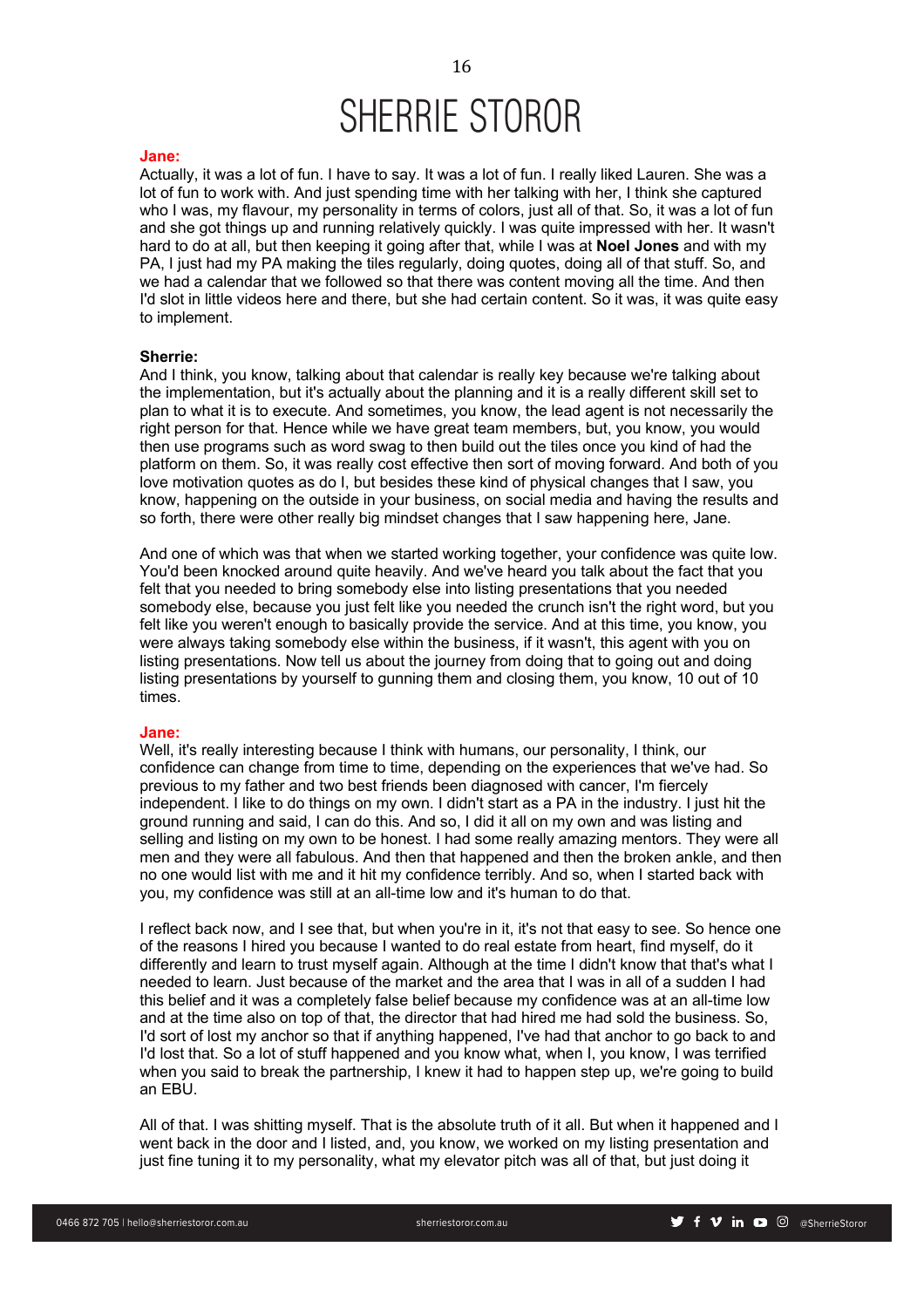from a natural place and responding to the connection, you know, really building in rapport, I'm very good at building rapport with my clients. I think that's why I list well, because I don't follow a formula necessarily in the listing presentation. I'm just reading them and it's like you go in together anyway. And then going back there and the first couple of listings, because I feel blessed, I'm really grateful that my appraisal, like an A appraisal to list has always been quite high.

But you forget that when your confidence is broken, when shit happens and then getting back in there and just doing it and then listing, it was like all of those false beliefs, like cross, cross bullshit. It's just a story that you've been telling yourself. And then you just get back in it and then your confidence builds and builds because my personality is actually really quite strong and independent. I can be extremely fierce but then I can be also very soft. And so, it's that polarity that plays out in personality and just, yeah, I couldn't have done it without you, huge thanks and I needed a guiding light to get me back on track.

## **Sherrie:**

Well, you certainly were all there and you can certainly see that you've studied psychology. Because you do understand that incredibly well, but it really was these gradual, you know, small wins and these small steps and the building up of the GCI that really kind of changed the mindset. And I think sometimes when you're in a tough place to kind of see yourself out of it and it just starts really, really small with that one kind of first win and then it's kind of keeps going.

## **Jane:**

And you've got no time to think about the stories that are going on in your head. You know you're busy and you just keep going, going, going, going. And people are ringing you which is a point I really wanted to sort of focus on in this conversation. Because I've heard Karen talking about it and you talking about it. It's about being a human; it's about treating people humanely. It's about providing a service being there constantly being there in their face. But as a way that we are giving, we're providing a service, we're providing information. I'm here for you, so that, you know, this is prospecting,

It's different from picking up the phone and going, you know, are you thinking of selling? It's, you know, are you thinking of making a move so that when it's time, it's a completely different form of prospecting. They just pick up the phone and they ring you. I listed one, two nights ago and it's a cracker. Everyone would want this listing Montel, but North 1200sqm, 22meter frontage, high side of the road views north facing backyard. And this is a reticent person I've known him, I've seen him, he tracks everyone. He comes to all of my units over the past five years. And I know that before I walked in the door, just because of our previous conversations, I had the listing and that's because I treated him like a human.

#### **Sherrie:**

I love what you say here, because essentially you went into that listing presentation, in pole position. It was yours to lose, not yours to win if that kind of makes sense. And I think, you know, it was also this story about being a human and removing this kind of perfect kind of notion of what a real estate agent is, where everyone hates real estate agents and doesn't trust them. And we know that because it happens time and time again, every single year when these kind of surveys come out, we're always at the bottom as the least trusted profession.

#### **Jane:**

We are going to change that.

#### **Sherrie:**

We are, we are all on a mission. But you know, I think it is also these moments, and you talk here about recognising how happy you made your buyers and your sellers by providing a service and being a human. And you know, I'll never forget this, that, you know, I remember one of your clients even gave you a Loui Vuitton bag, right?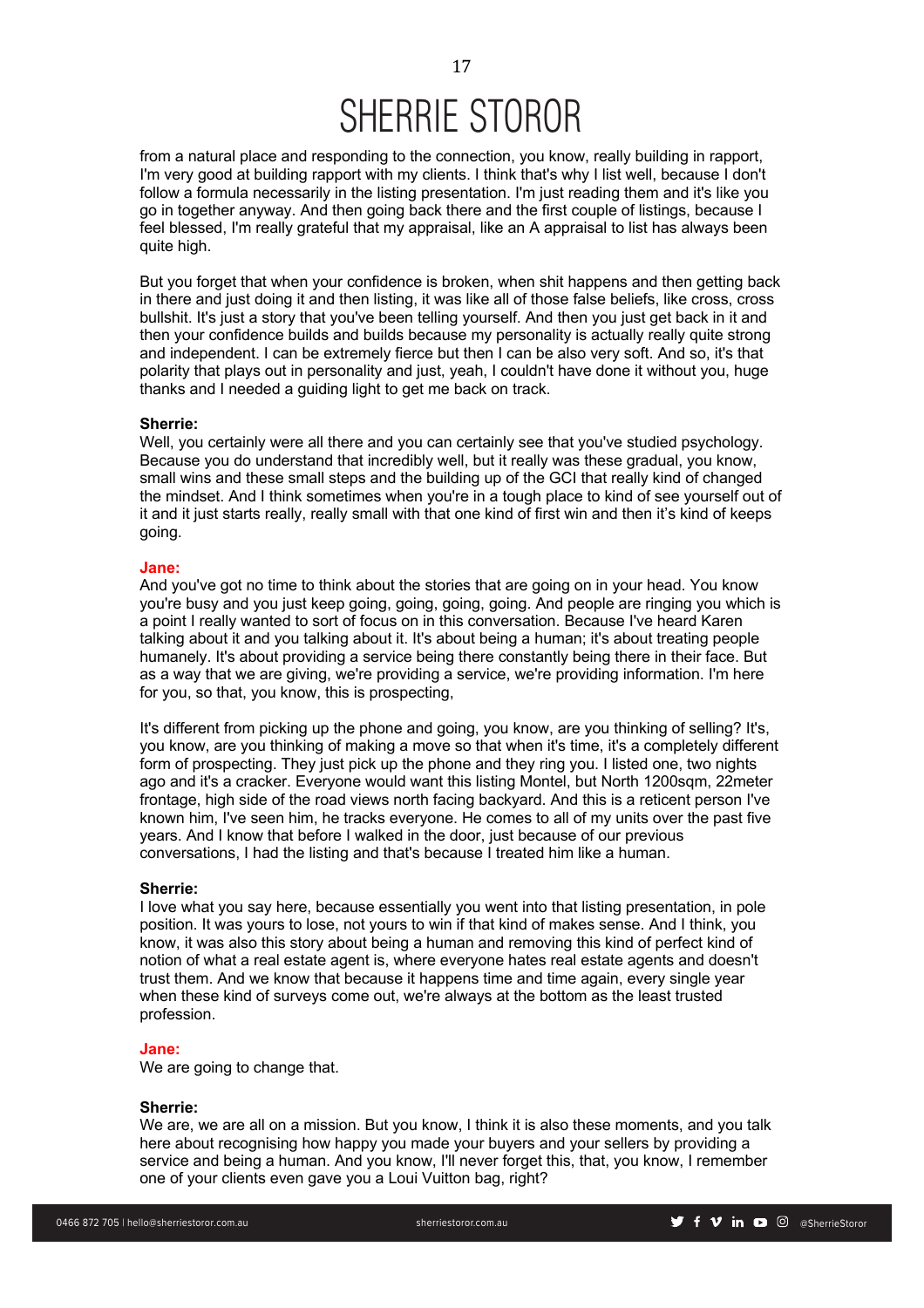#### **Jane:**

Yes, they did!

## **Sherrie:**

Beautiful! So, this is what really happens when you kind of trust yourself and you actually sit in your power. And as you say, Jane, and you talk about this a lot is that you really embrace the authentic, you trusted your intuition and stepped into your own power, correct?

#### **Jane:**

Correct. It's been amazing, and you know you still continue to have your ups and downs. And that is okay, but for me, I've got a sign at work, I'm at home at the moment, this is my kitchen dining living area. And it says, when I first started at **Fletchers**, everyone was like, what does that mean, Jane? And it says, are you home? And what that is, I see it, and I've got it in red and it reminds me to stay true to myself, stay in my core, stay authentic, stay me, because she can get so caught up in you know, all this other stuff and trying to be something. And I find when I'm me, when I'm me and I'm there for my client, whether it's a buyer, whether it's a seller, they'll feel safe. And when they feel safe and like Karen said, you know, where there as experts, we're there as experts to lead and to provide a service and to provide solutions and guide them along the way. And if we do that our business grows.

#### **Sherrie:**

Well, I love, I mean, we're all on the same path here. And I think that there are so many people in our industry who feel exactly the same way. We just need to be making more noise. And we are seeing that more and more, but you know, I'm really excited even about the rise conference this year. Because again, we're seeing a lot of other likeminded people like ourselves and like those that are listening who feel the same way, where we are actually not about transactional orientated and yes, it's important for us to make money and for us to achieve our goals. But it's actually about providing a service and getting, you know, heart feels as a result of that and enjoying our job. But, you know, Karen, I think there's a time, well, actually there's a time when you talked about, even you talked about it when we first, originally started this conversation where you had literally kind of worked yourself into the ground, you were sick and you had a lot of things kind of going on and you know, you essentially were trying to do everything and you're trying to please everybody. And I think this is very common for both men and for women, particularly when you're service providers, where you like to please people we are people pleasers, but this was a massive mindset shift for you actually stepping away from this. And, you know, I really want to ask you now, how difficult was this to acknowledge number one and to actually implement and to make changes around kind of dropping this and trying to step out of stress?

#### **Karen:**

So, I'm a workaholic, which I think again, most hardworking agents are, so I'm a workaholic, I have a very strong work ethic. And for quite some time, I was putting work first, which again, I look back on, my children obviously are hugely important to me. And that's one of the beauties of our industry is that we can work flexibly and we can go to school events and things like that, but then I'd get home and I'd still be working and working until quite late. And then of course, just trying to get some dinner for everyone. And yes, yes and trying to have quick conversations rather than actually stopping and listening and talking to them. So, they were really suffering. I know, obviously my health was suffering, some personal relationships with suffering and it wasn't until I think I got whacked on the head.

Well, first of all, in 2014, 15, I knew then that I couldn't keep going on. I just was unhappy. Basically. I was just really unhappy. I think there was Steve jobs in one of his Harvard addresses or something said that if you wake up every day, if this is your last day on earth and you were thinking, this isn't what I want to do. And if you have a lot of days like that, well you need to change. So that's how I was feeling back then. So that's when I took the year off, then coming into 2018, like, obviously I was sick. I had all these other signs around me that my life wasn't working, but I just felt that overwhelmed. I just had so much going on at that time and there's no time and I was busy with work and I was in demand, which, I mean, really, that's what we all aspire to as a real estate agent.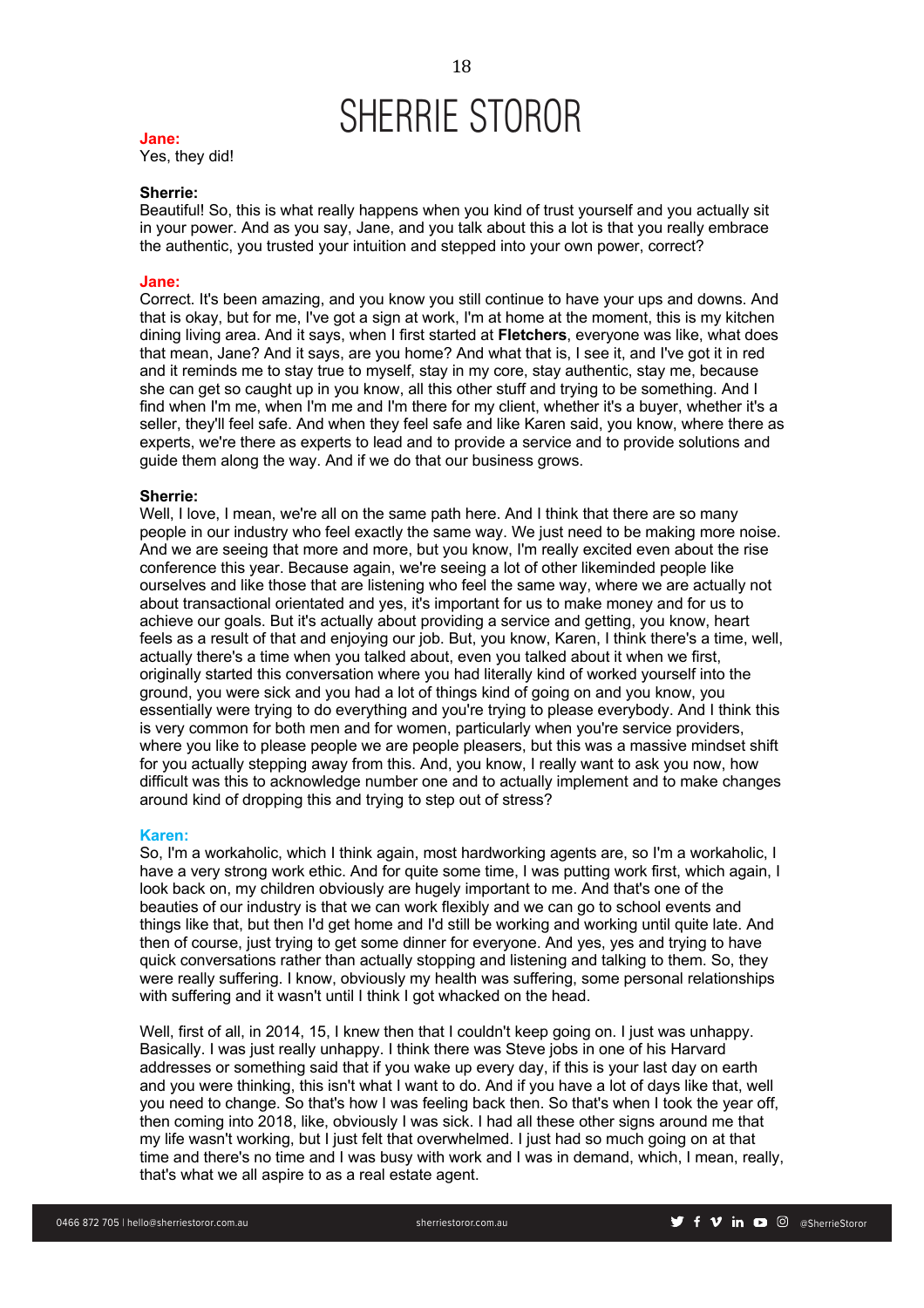We want to be in demand, and we want to be busy, but I think it's really important that we have, as you said, those systems and procedures in place and even boundaries in place. So then that way we can actually cope with it. So, obviously meeting you, as I said made a big difference to my business and personal life. And you helped me work through, it wasn't only the business things, but also some personal things too, which I'm really grateful for. You were just a great sounding board and mentor and sometimes too, we just need someone just to go, hey, is what I'm feeling okay and is this normal, and should I do this or should I do that? And is it wrong for me to do this? And so just someone just even to use as a sounding board, as well as a mentor, and then from then it was just really a gradual thing, although that you are pointing out to me again, very blatantly that I needed to start taking some time off.

And again, I was just that scared of losing control by taking time off, and then I wouldn't be able to keep up to and how can I do it, so, I took that month off and just even taking that month off was just again, enabling me to step back and get a clear head. So even to the point that this year already, this financial year, I've already had six weeks off and that's like, holidays, actually it's probably about seven weeks. And then the whole COVID thing, I've kept working through it and certainly kept up to date with clients and have touched base with clients. But I haven't really been pushing, I haven't been pushing anyone, obviously. I don't think now is the time to be pushing anyone but haven't been pushing myself either. I thought I'm just going to be kind to myself during this time too, and just be here at home in my tracksuit with my hair not done and work.

### **Sherrie:**

Well that was one of the conversations that we had because I know that there had been a lot of talk in the industry and look, we're coming out of the disruption phase now, but there had been a lot of talk in the industry about, you know, really kind of getting into it and trying to do the virtual appraisals and trying to get people to list and list and sell, which is, you know, I don't think people are dummies and I think that the marketplace really knows what's going on. We don't need to treat them like they're simple and they're stupid. So, you know, this was a great time. And I know most of my agents that I work with, I just told everyone just chill out, like have a bit of a rest. And Jane we had the same conversation too, because it was an anxious kind of time and moment.

And you know, the agents who have done all of the hard work and the preparation over a number of years, in fact, I was even just speaking to Helen Austin from Toowoomba today about exactly this, you know, she's coming back fierce and fine in another regional city, because of the work that has been done, but it's been really nice to kind of have a bit of a rest and reevaluate and think what's important in life. And I love the fact that you've taken so much time off while still selling a huge amount of properties, you know, is a real testament to you. And it goes to show that you can actually have this balance in life if you are systematised and you're structured.

So, look, the two of you actually spoke last year at my women in real estate breakfast series, which was a huge monstrous experience, it kind of took on a life of its own, oh my gosh, I don't know that I'm signing up to do that again in a hurry. But you know, we had 1200 agents that, you know, that came throughout four different cities in four different States. Now, Karen, you spoke in Brisbane and Jane, you spoke in Melbourne and it was difficult because neither of you had spoken on stage before. And for me, you know, I really wanted to, you know, to highlight both of you. So, what was that experience like speaking for the first time?

#### **Jane:**

I loved it. It was an absolute buzz. And the topic that you gave me was something that was really, really close to my heart. So very easy to talk about. It was talking about women female auctioneers. Is there a role for them to play? Are they better than men or women? Of course, I think they're not. They're both bring two completely different things to the table and it's something that's an industry we can tap into depending on what client is there. So it was, it was a lot of fun. There were great people there that I was speaking with and getting to meet them was amazing. And it was a Segway for me to be invited to join the REIV auction chapter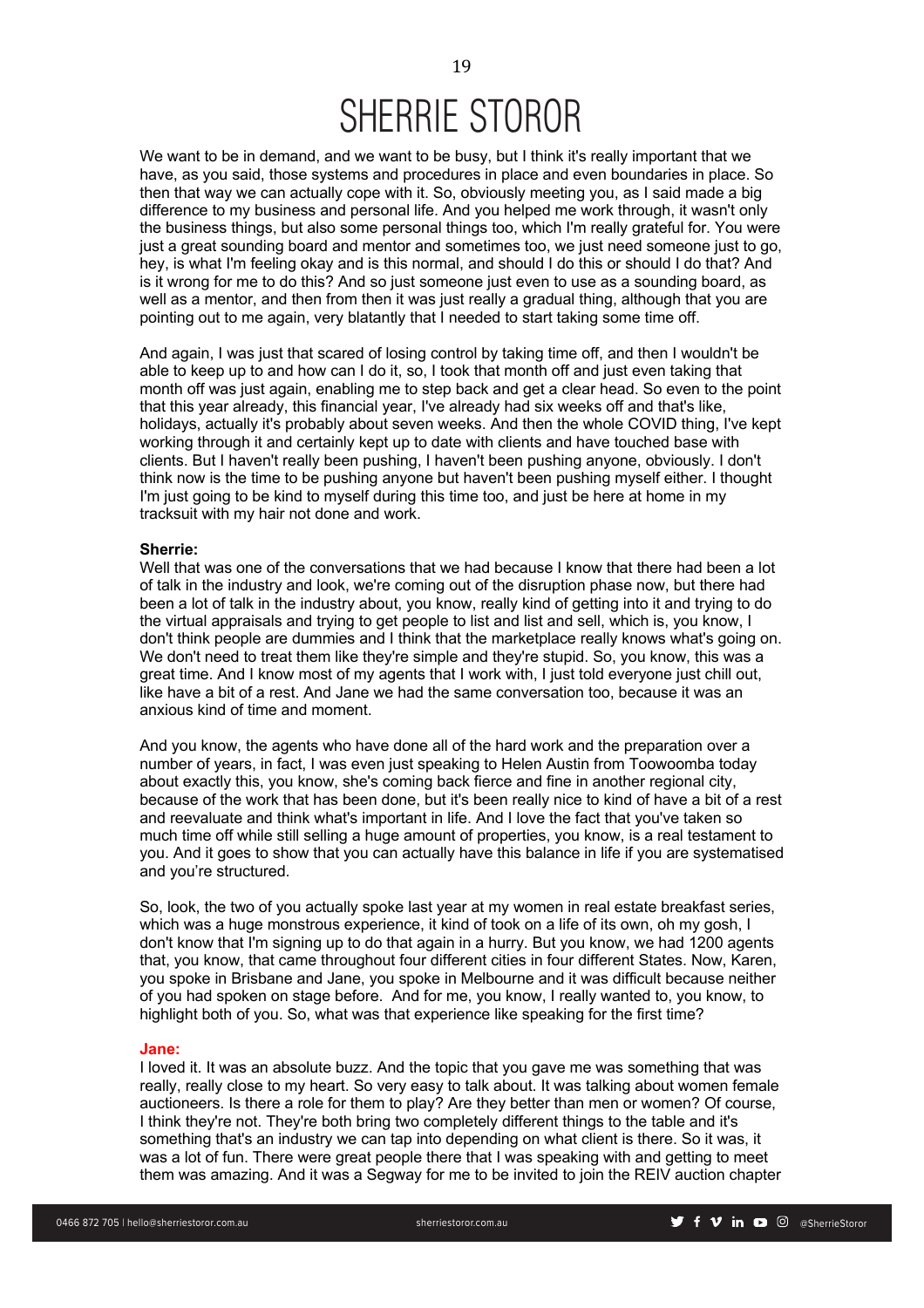committee, which is a two-year post, which I started this year. So, I cannot thank you enough. That invitation would never have happened. So yeah, it was a buzz. It was a lot of fun, but I did, I prepped.

## **Sherrie:**

And you did a great job actually, but you did all the hard work here and, you know, as a direct result of that, you're now doing other speaking, particularly at **Fletchers** you've had a number of different invitations and opportunities, haven't you?

#### **Jane:**

Yes, I've done a few speaking gigs for **Fletchers** now and I've done some videos for them. And, I'm really, really thankful, I've called auctions for other people before, but that was because someone else couldn't turn up and not this weekend, the following weekend is my very first auction that I've been actually invited to do because one of the agents, who doesn't call auctions at **Fletchers** asked me to do it!

I called an Auction a couple of weeks ago and that was terrifying for me, simply because it was the first Saturday that auctions had opened back up in Melbourne and with how legislation around Covid and the vendor was the top auctioneer for the Queensland Government for a number of years, he's auctioned everything, called like 5,000 auctions. And I said, why did you ask me, I'm terrified, but it went ok, it went pretty well, a lot of work managing only having 10 people there and all of that, but yeah. So, something that I love doing, I don't mind getting up in front of people and speaking, it's fun.

## **Sherrie:**

Well you did do a great job and I know you really did prep very hard for that. And again, that's also where you invested your time and energy. And Karen, I mean, you really leverage this opportunity of, you know, building your profile and, you know, part of the reason why I invited you both was not only because I think that you're amazing women and I knew that you would do a good job, but also too, I wanted to help grow and build your profile and edify you in the industry and in your marketplaces. And Karen, you did a really good job leveraging this. Tell us exactly what you did?

#### **Karen:**

No, thank you again for the opportunity and it really did, I think add to our personal brand and our profile, it just really added so much credibility to who we are and that someone obviously of your stature would even ask us to participate in something like that. At capital cities with a lot of high performing elite agents both in the audience and on stage so that was incredible. So, I did that obviously via social media, also just letting my clients know. I also did a social media release too, which was great, which went out locally.

## **Sherrie:**

A media release and then you had an article in the paper as, well didn't you?

#### **Karen:**

Yep, so we had an article in the local newspaper and we also put in an article into the domain real estate newspaper, which we have, which is like the insert where all of our listings, like the real estate newspaper in Dubbo. So, that in itself. So, then I actually would have people coming up to me in the street and going, wow, congratulations. And isn't this great. And some of them, I didn't even know, but again, it's that whole photo. You just don't know who's looking when they're looking, who they're talking to. So, yeah, it was pretty special. Like, it was really nice just for people to stop and say hello and, recognise me and to congratulate me and then afterwards ask me how it went. So, yeah, it was a really big deal for a country girl to go on stage with those industry greats.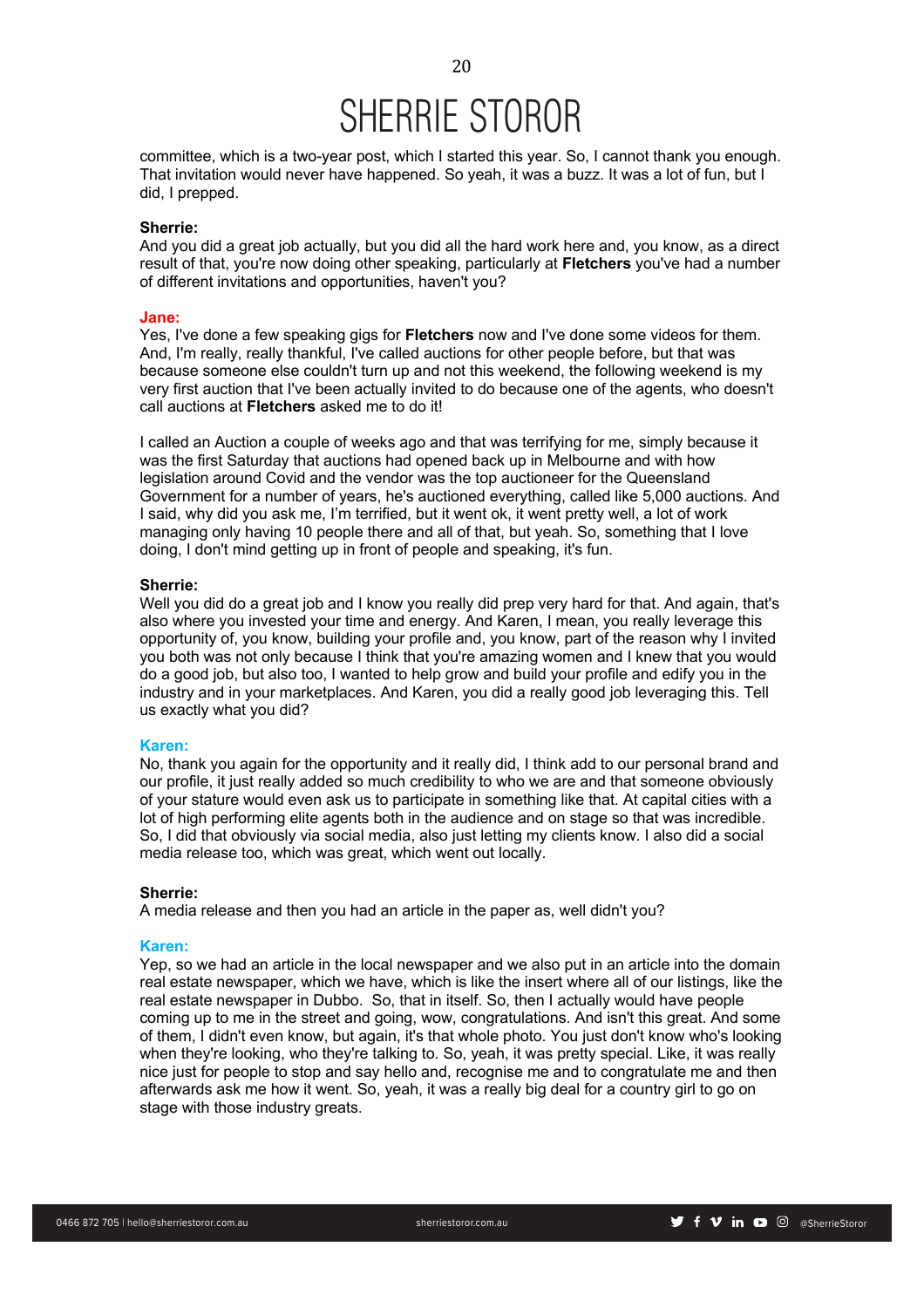### **Sherrie:**

Well, you did do a good job. And I mean, there were heavyweights, so pretty big deal. So, Karen, you were up against people like **John Cunningham**, **Dane Atherton**, **Suzannah Toop**. I mean, it was pretty hardcore, **Andrew Coronis**, who I caught up with yesterday, he's such a machine. So, you know, there were big, heavy hitters on there and you really did hold your own, but afterwards you kind of had a bit of a moment, because I thought you did brilliantly, but can we just like talk honestly for a moment, you did have a moment afterwards. right?

### **Karen:**

I had a moment the whole day I was suffering from imposter syndrome. The minute I woke up that day, I'm in my head, like, what is Sherrie thinking? What am I doing this for, I can't believe this, and I was so determined not to use notes because I wanted you to be proud of me. So I purposely didn't read the notes. And then of course, then at the end of it, I'm like, I didn't say everything I wanted to say and why didn't I say this? And I could've said this better. And my inner critic just went crazy. So, I was just feeling really inadequate and insecure and mind you, all these industry greats that we're talking about, they're beautiful people like John Cunningham, honestly, you couldn't find a nicer person could you? Like, he's just a gem. So, and **Suzannah Toop** is beautiful. Like they were all gorgeous. So, obviously no one had any idea that I'm just bashing my head against a brick wall.

#### **Sherrie:**

You hid it very well.

## **Karen:**

I'm bashing myself and ended up getting myself a migraine. And then I went up to say goodbye to you. And like, you'd had a massive day yourself. And I went, oh my God, I've just got to go, I'm so unhappy with how I spoke, and I wish I had done this and done this. And then you were like whaaaaat!!

### **Sherrie:**

Can I just tell you, to this day, people still talk about you on that stage.

#### **Karen:**

Oh, well thank you for saying that and thank you to them for saying that, but I think again, it's been a really good learning opportunity, obviously for me in a number of ways, firstly, just to have that like mini breakdown or anxiety attack and just to even feel that sort of insecurity, honestly, our vendors must feel that way. Every time we go to list a property, like they're going through that same emotion. So I can generally, I can certainly empathise with their concerns and their insecurities and all that sort of thing. But also, to, when I looked back, because of course, even after I left there, my inner critics going crazy, like why did you feel that way? But I think it's because we care, like when we genuinely care about getting a result and doing a good job, that's why we do well. It's because we care so much. So, I've, learnt now that when my inner critic starts to click in, I can just go, yeah, well that's because you care, Karen, it's not so bad, settle down, take a breath. And then of course, then you asked me to speak in Sydney.

## **Sherrie:**

I think that this is important, and I have to just sort of say here that, you know, a lot of agents who do speak on the stage are very uncomfortable around it because this is not what we do for a living. We actually list sell, negotiate and market homes. So suddenly speaking in front of a whole lot of people, and especially peers that are judging you is very, very daunting. So I think it is, you know, whilst it's something that we aspire to, while it's something that we can use to really build our profile and our brand to create attraction businesses and become power agents is also something that is extremely scary. And I think this second opportunity of you speaking in Sydney, I mean, how did you feel about getting on that stage? Because you introduced me in Sydney. So, how did you feel about that second time around?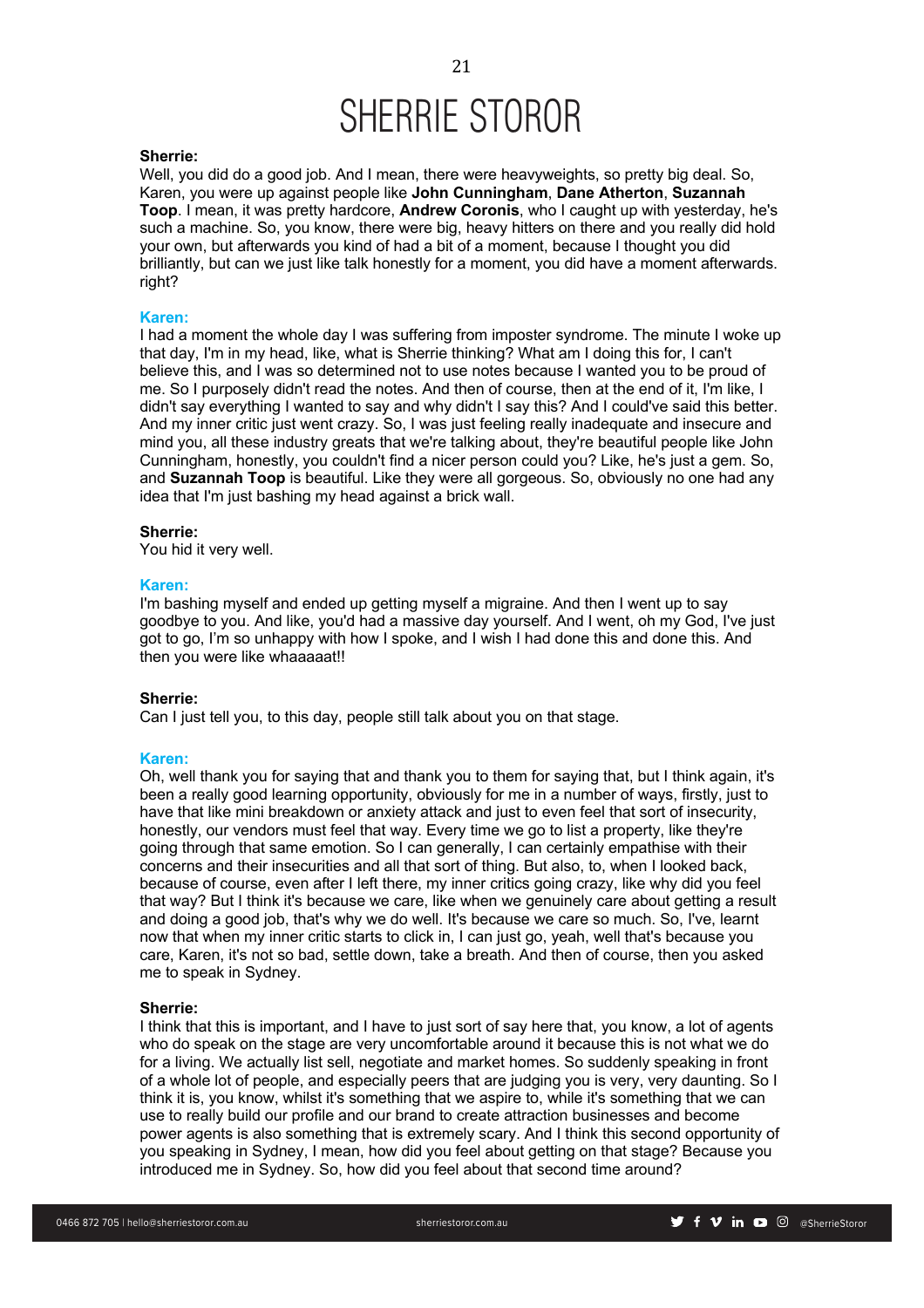#### **Karen:**

I was just in a completely different mindset going into it. Like I was still nervous, and I think if someone says that they're not nervous again, that shows that they don't care. So, I was certainly still very nervous, but I was more, I was very determined. I knew what I was going to say and nothing was going to stop me from saying it, like, I knew what the game plan was and I think to because honestly your events are like nothing I've ever been to before. Like I was honestly like a deer in headlights of Brisbane just, everything, the champagne, everything was amazing. So not that I drank anything because my mouth what that dry I couldn't, it's just, it's incredible. It's beautiful. Your events besides being enlightening and informing and educating, they're actually beautiful as well. So, I certainly felt like a fish out of water at Brisbane, but by the time I got to Sydney, which again, wow, that venue at the Ivy was incredible to.

#### **Sherrie:**

And the balloons by **Fancy Schmancy**, do you remember how beautiful the balloons were cascading up that staircase? Oh my God. Hi Kady, by the way, another one of my coaching clients.

#### **Karen:**

Gorgeous, great job. So, I think walking into it, I knew more of what to expect. I had prepared and prepared and again, it was just that different mindset. And because I'd already talked to myself and obviously, just to try and get that inner critic under control, by the time I actually got up there on stage in Sydney, I was ready to roll. So, and I wanted to prove myself and I wanted to prove it to myself to, like going outside my comfort zone and proving to myself that I could do it comfortably. So, I was really grateful for that opportunity for me, personally, to prove it to myself, but obviously also to just to show everyone else that I could do it as well.

#### **Sherrie:**

Well, you did do a very good job. And, you know, as I said, I thought you did a remarkable job in Brisbane. And I think all of us, at some point, you know, do suffer from imposter syndrome, myself included, but, you know, in Sydney, I had two people that directly came up to me afterwards. And both, you know, I don't know if I've shared this with you, I think I may have, but you know, **Leanne Pilkington** came up and just, you know, really sang your praises and **Thomas McGlynn**, and they were like, this is a regional agent who has never spoken on stage, except for this one other occasion. Like, just so you know, really in yourself. I hope that there's many more opportunities for you, Karen, because I really think that you are such a remarkable agent and your story about being a regional agent, just because you're from Dubbo, you don't always have the same opportunities that the capital city agents have. So, I really hope that you do get a few more because you are a brilliant speaker. And I think you've got a really important voice.

## **Karen:**

Thank you. And thank you to **Leanne** and **Thomas**, so that is so kind of them. And I have actually spoken with Leanne since too.

## **Sherrie:**

Yes, great opportunity in that one there. But I think, you know, the two of you have really been on a journey over the last couple of years, and now are at different points where you're looking differently at your life, where you've gone from, okay, I want to build my best life. And I don't know that anyone can ever say I've 110% built my perfect ideal life. Even my life, I must admit, it's pretty good, but there's still one thing that's not quite right. I know you two know what I'm talking about with having a family, but, you know, you're both now looking with a different set of eyes in terms of your lives and your careers. What's next for, the, both of you, Jane, let's start with you. What's next, you know, in terms of building your best life, both in your career and externally?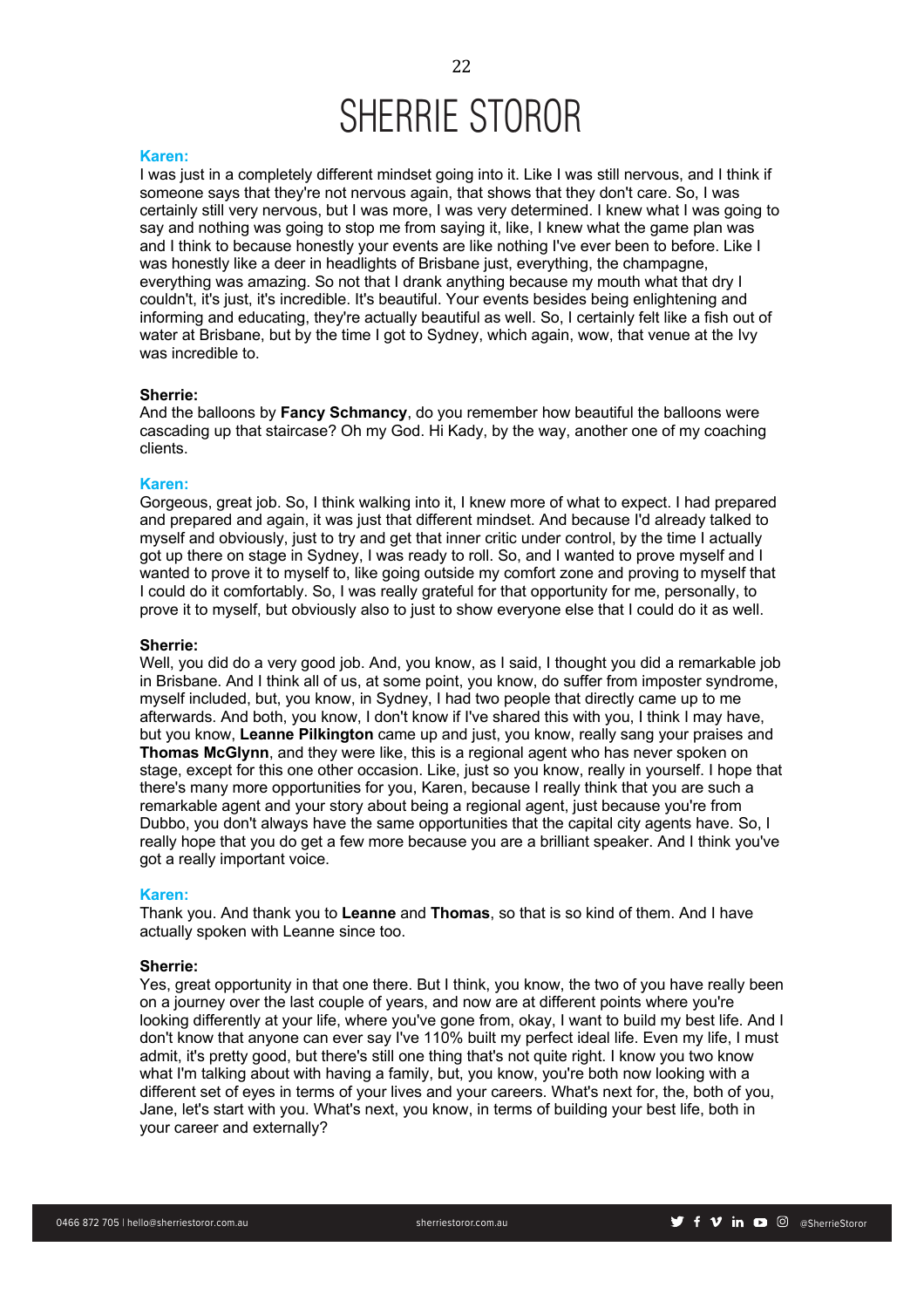#### **Jane:**

Getting through COVID in Melbourne, getting through covid in Melbourne, successfully at the moment while keeping everyone's mental health, I've got five kids working from home, keeping everyone's mental health. So, keeping my business chugging along, I think Melbourne's been, it's quite tough here getting listings at the moment. So, I want to be able to, that's my focus right through until sort of spring. I think spring business is going to take care of itself. I've got a feeling there's going to be a lot of listings come spring, but in the meantime, it's about focusing, making sure that my family's healthy and happy. My boss's healthy and happy. My husband's healthy and happy and just getting right through and, and I'm healthy and happy. So, yeah, that's my focus right now.

#### **Sherrie:**

Love it. And what about you, Karen? What's, what's are you sort of looking forward to, you know, more so in the future?

### **Karen:**

So, I think, my journey to this point has actually probably given me more confidence to actually say no more often I was never one to say no, so I was the yes girl, even in the office. Yes, I can help. Yes. I can do that. Although I haven't really been doing that so much this last year or so, because I've been so busy, but, I just find by being the yes person, you do get swamped, and there's only so much time and so many things that you can do. So just putting stricter limits on my time and you noticed it, I think at the end of last year, Sherrie actually put up a post to say that my books were closed for the end of last year, because I knew I'd reached that limit where if I took on any more listings, there was no way that I was going to be able to firstly, take time off over Christmas and also cope and be able to give my clients the service that they deserved. So, I'm actually going to continue doing that. Just once I get to a particular limit, I'm just actually going to say, look, I'm sorry, in order for me to give you the service that you deserve, I'm actually booked out at the moment. If you'd like to wait, how many weeks I'd love to help you then.

### **Sherrie:**

And are you finding people are waiting for you?

### **Karen:**

They are, which is again, I was going to say, which is surprising, but I think I've just come to the point now again, which started with you encouraging me to take time off, because I just really had that, I suppose that lack mentality, I was scared and fear mentality that I was scared that if I took time off and everyone saw that I wasn't working, even taking a day off, like now I take a day off, like who would have thought like before that gee whiz, and it hasn't made any difference at all to my bottom line,

#### **Sherrie:**

If anything, your impact is so much greater, really because you're taking time off and quite a bit of it. You've had weeks off as you've said this financial year, and you're still writing the business, you know, and I think it does come as an industry. We do have this kind of guilt and this kind of fear of loss and losing a listing and losing a sale, but people will wait when you actually have demonstrated your quality of human being, but also quality and professionalism as an agent. So, you know, it truly is a Testament to you.

#### **Karen:**

Thank you.

## **Sherrie:**

So look ladies, thank you so much for joining us on the podcast today and for sharing with us, how you have really been working towards building your best life and how you are doing that. If people want to follow and continue following your journeys, where will they find you? Karen?